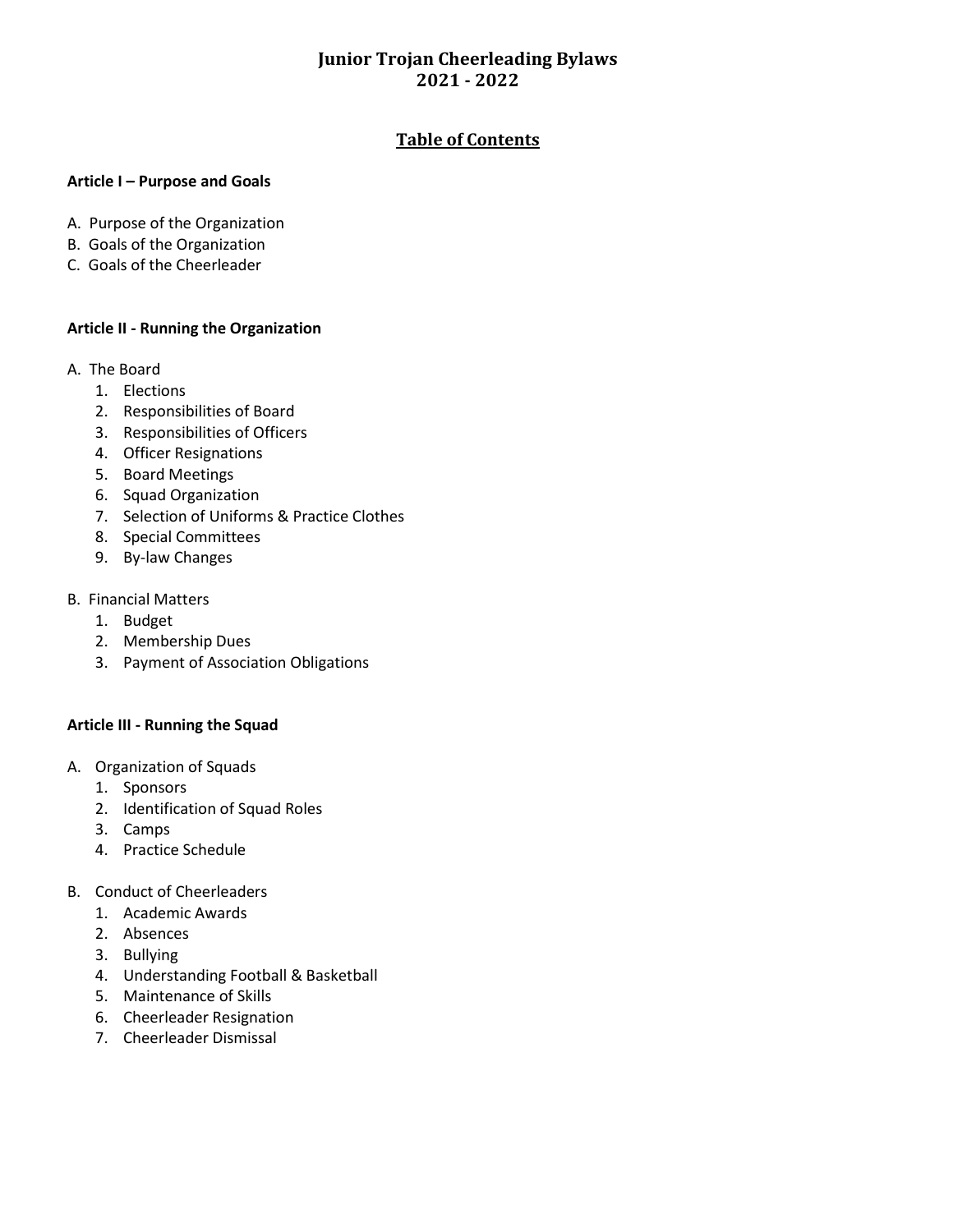- C. Parental Obligations & Responsibilities
	- 1. Duties and Responsibilities of Parents
	- 2. Financial Responsibilities
	- 3. Conduct and Behavior

### **Article IV – Tryouts**

- A. Information Regarding Tryouts
- B. Eligibility to Tryout
	- 1. Qualifying school attendance
	- 2. Parent/Guardian Permission
	- 3. Grades
- C. Squads
	- 1. Available Squads
	- 2. Size of Squads
- D. Judging
- E. Notifying cheerleaders

### **Article V – Scholarship Program**

- A. Financial Hardship Scholarship
	- 1. Application Process
	- 2. Administration of Scholarship

#### **Appendices**

- A. Sponsor Responsibilities and Agreement Form
- B. Cheerleader Responsibilities and Agreement Form
- C. Parent Responsibilities and Agreement Form
- D. Duties of the Executive Treasurer and Assistant Treasurer
- E. Request for Reimbursement
- F. Financial Hardship Application
- G. Conflict Resolution
- H. Demerit Program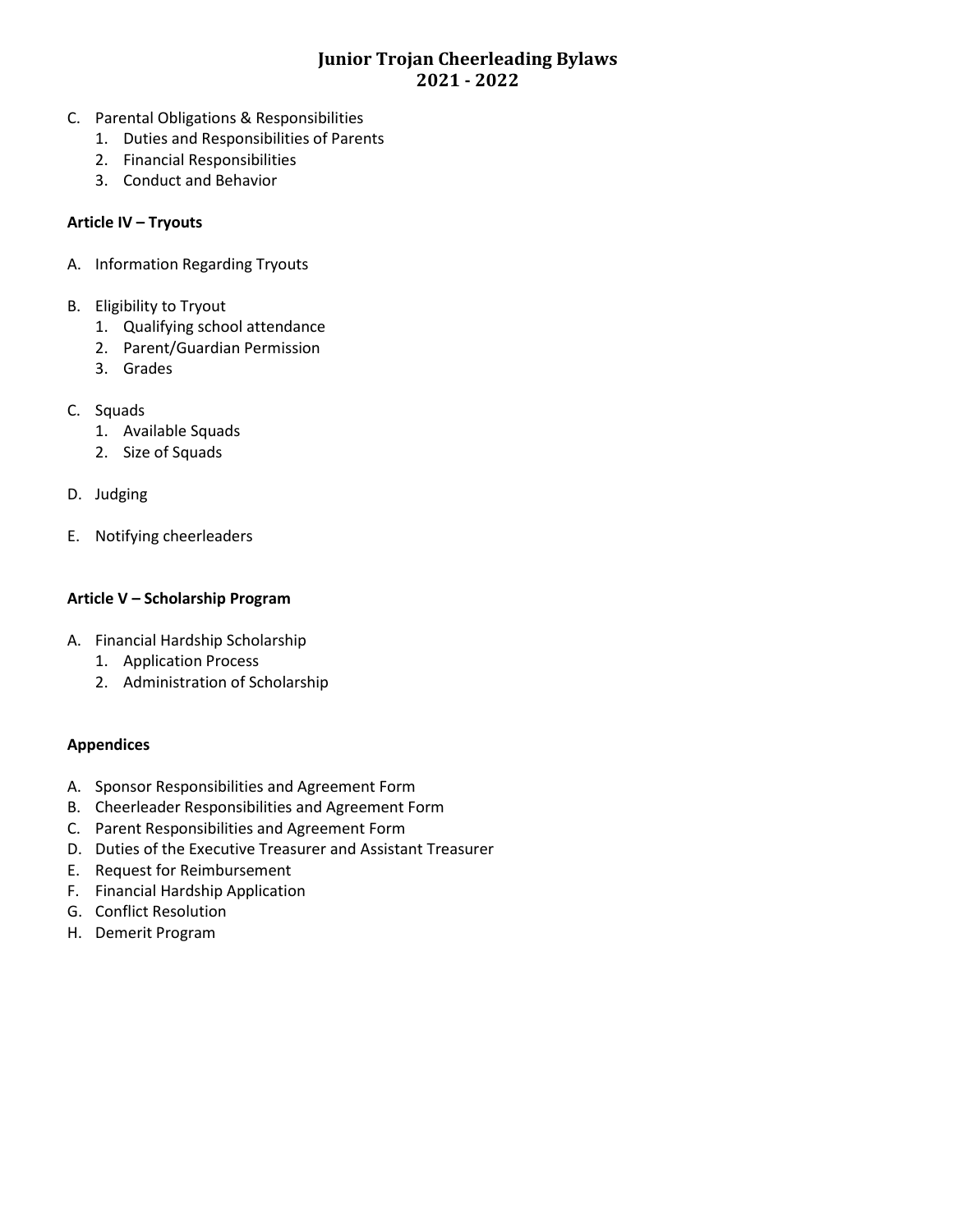#### **Article I – Purpose and Goals**

#### A. Purpose of the Organization

To provide an opportunity for middle school girls to learn and participate in the sport of cheerleading while promoting and supporting the Jr. Trojan football and basketball programs.

- B. Goals of the Organization
	- 1. To teach middle school girls the sport of cheerleading including tumbling, stunts, cheers, chants and dances.
	- 2. To encourage and promote support of the Jr. Trojan football and basketball programs.
	- 3. To promote and encourage friendship, teamwork and good sportsmanship between and among the middle school cheerleading squads.
	- 4. To prepare the girls for participation in high school cheerleading.
	- 5. To gain experience with competition cheerleading.
	- 6. To provide social opportunities for the members of the Jr. Trojan programs.
- C. Goals of the Cheerleader
	- 1. All 6th grade cheerleaders should try to work on basic tumbling skills, motions, cheers, chants and the ability to learn a dance routine.
	- 2. All 7th grade cheerleaders should continue to work on the above skills. Additionally, they are encouraged to work on a standing back hand spring and a running back handspring.
	- 3. All 8th grade cheerleaders should continue to perfect the above-referenced skills. Additionally, they are encouraged to learn a jump/tumbling sequence and a running tumbling sequence. Also, cheerleaders are encouraged to work on crowd appeal and voice projection as these skills will help them continue on at the high school level.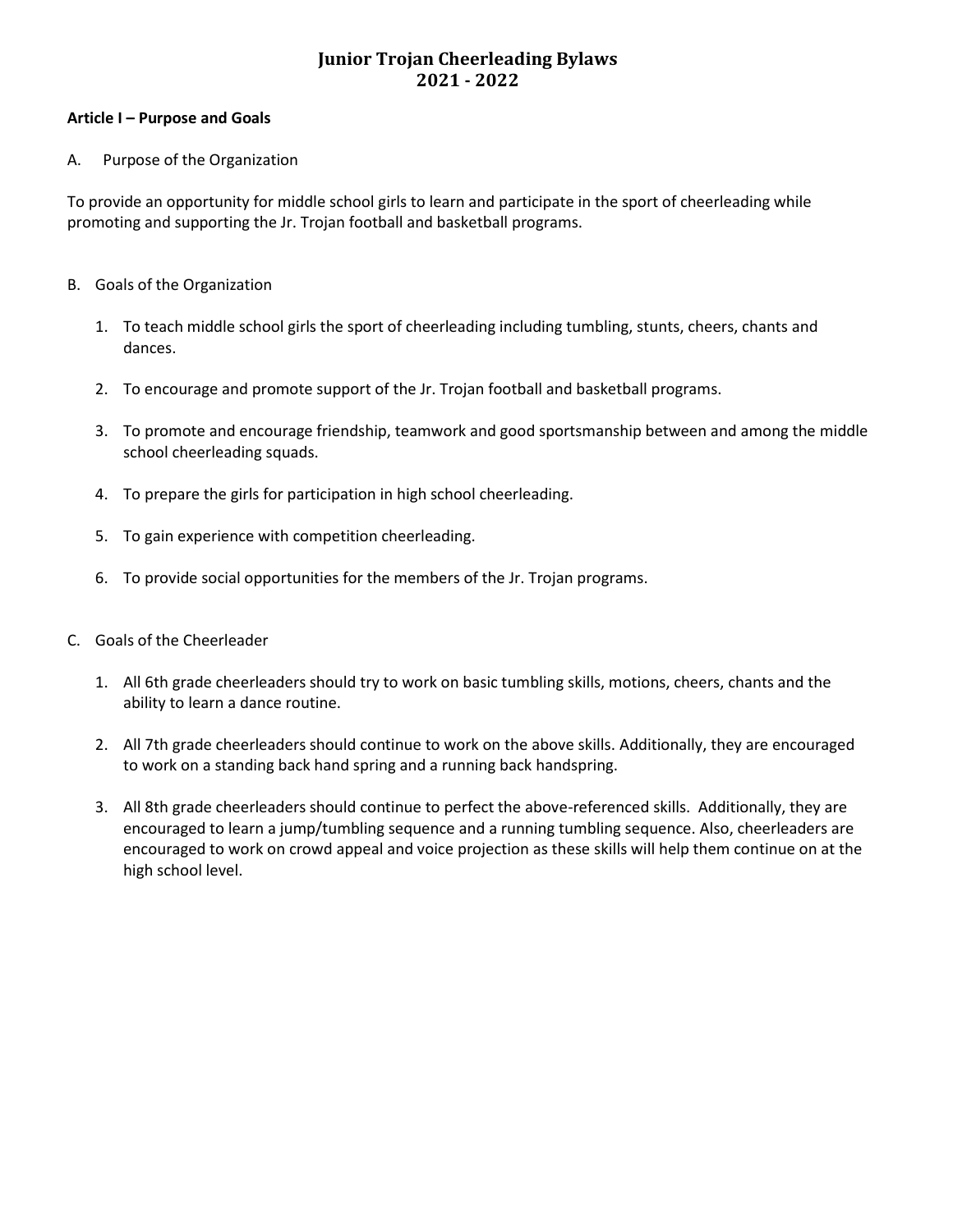#### **Article II - Running the Organization**

- A. Executive Board
	- 1. The organization will be run by the Executive Board comprised of parent volunteers from the  $7<sup>th</sup>$  and  $8<sup>th</sup>$ grade squads. In the event not enough 7<sup>th</sup> or 8<sup>th</sup> grade parents are willing to serve on the Executive Board, 6<sup>th</sup> grade parents will be considered based on prior experience in the Lassiter Cheerleading program.
	- 2. All members of the Executive Board will be elected by the outgoing Executive Board at their last official meeting to be effective after tryouts.
		- a) Board positions shall include the following:
			- 1. President (must have a minimum of 1 year of experience on the Board and/or with the Lassiter Cheerleading program)
			- 2. Vice President Communications
			- 3. Vice President Logistics
			- 4. Executive Treasurer
			- 5. Assistant Treasurer
			- 6. Director of Programs & Records
		- b) Board positions will be held only by parents of current Jr Trojan Cheer squad members.
		- c) The Executive Board shall act as the nominating committee for the purpose of submitting a slate of proposed officers for the new season.
		- d) In the event that there are no volunteers for a specific position, it shall be up to outgoing Board to solicit a volunteer. The committee should first contact squad sponsors to gain a nomination, and then contact parents individually until a nominee is identified.
		- e) At the last official meeting, the outgoing Board shall discuss the nominees for each position, call for a motion, and then ask for a vote.
	- 3. The Executive Board positions of President and Executive Treasurer can only be held by parents of rising 8th graders. These positions cannot be slated to parents of rising 6th or 7th graders\*. The Vice Presidents and Director of Programs & Records can be slated to parents of rising  $7<sup>th</sup>$  or  $8<sup>th</sup>$  graders. The Assistant Treasurer must be slated by a rising 7<sup>th</sup> grade parent. (\*In the event not enough 7<sup>th</sup> or 8<sup>th</sup> grade parents are willing to serve on the Executive Board, 6<sup>th</sup> grade parents will be considered based on prior experience in the Lassiter Cheerleading program.)
		- f) Officers shall be elected annually and serve for a term of one year in the same role.
	- 4. Responsibilities of Board
		- a) The Board shall be responsible for overseeing the operations of the Jr. Trojan Cheerleading Program. The Board is responsible for making all decisions that affect the program as a whole but seeks to empower the squads to function autonomously within the rules of the Organization.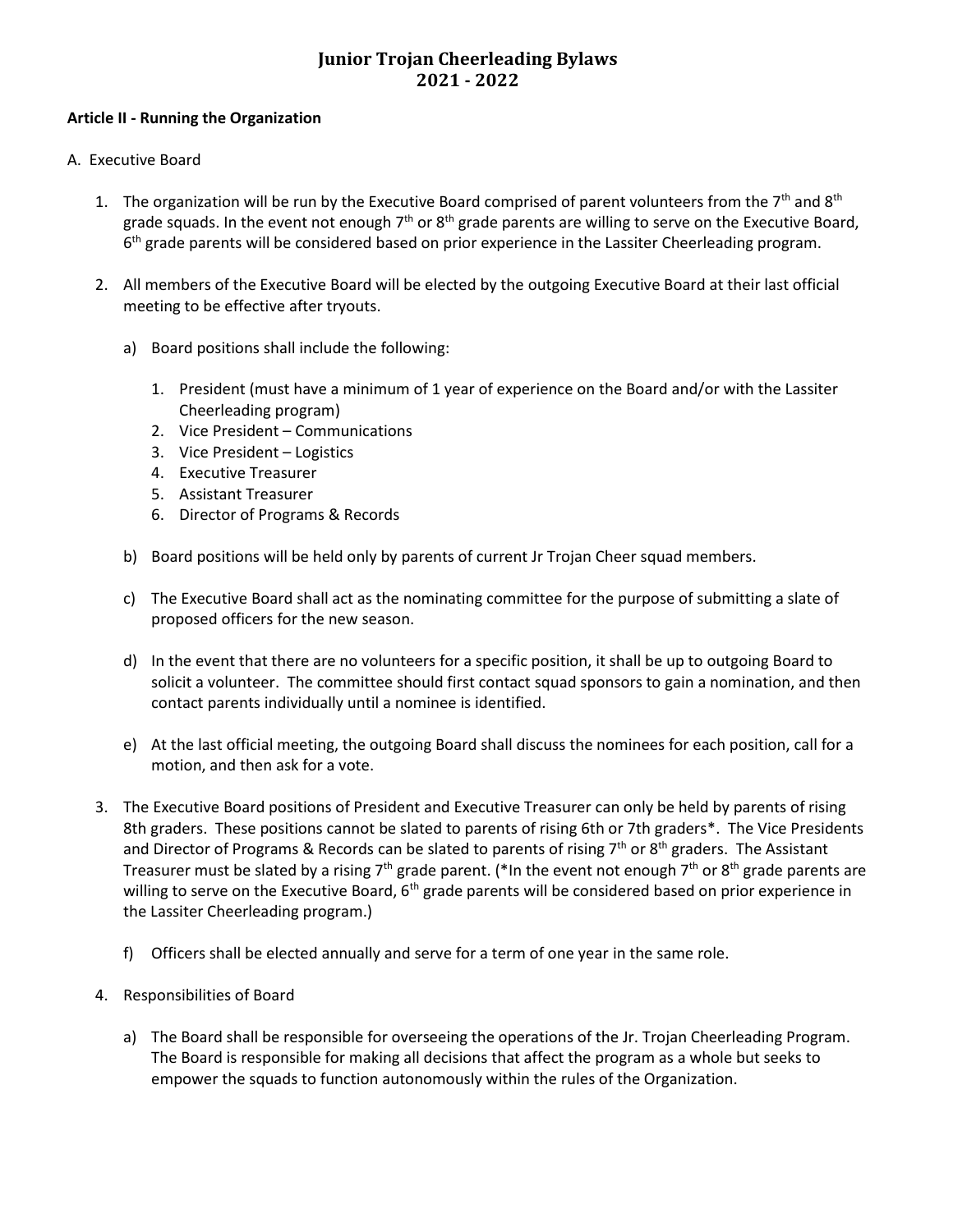#### **Article II - Running the Organization (con't.)**

- b) The Board is ultimately responsible for resolving disputes and conflicts if the squad is not able to resolve the problem.
- c) Specific Board duties include:
	- 1. Overseeing the tryout process,
	- 2. Coordinating the selection of uniform and practice clothes,
	- 3. Coordinating the gym,
	- 4. Facilitating new sponsor meeting to review the Sponsor's Agreement Form, explain sponsor responsibilities and answer questions,
	- 5. Organizing the end of year banquet, including purchase of gifts,
	- 6. Maintaining a calendar to keep the program moving forward, and
	- 7. Other duties as the needs arise.
- 3. Responsibilities of Officers

All officers are responsible for attending monthly Board meetings, participating in the discussion of matters brought before the Board, voting (except the President) on a recommended course of action, and slating the incoming Board. The Board must always behave in a positive way regarding the Jr. Trojan and Lassiter Cheer organizations, the schools, the teams and the girls. Specific duties of each officer include:

- a) President
	- 1. Coordinates all gym-related matters (practices, clinics, camps, etc).
	- 2. Creates the agenda for Board and facilitates meetings to keep Board members on topic.
	- 3. Runs the post-tryout meeting in the spring.
	- 4. Maintains a relationship with the LHS Varsity Cheer Coaches and LHS Cheer Board.
	- 5. Votes on Organization matters only in the event of a tie vote.
- b) Vice President Communications
	- 1. Manages LJTC website, organization calendar(s), Facebook page and other social media platforms.
	- 2. Communicates all organization-wide events to the squads and team sponsors.
	- 3. Acts as the squad contact for questions, problem resolution and scheduling issues.
	- 4. Collects report cards at the end of the first semester. All report cards are due within 10 days of the end of each semester.
	- 5. Creates Academic Awards for banquet.
- c) Vice President Logistics
	- 1. Responsible for the selection of all uniform and practice clothes and accessories.
	- 2. Orders all banners, signage and promotional materials for tryouts, etc.
	- 3. Oversees all requirements for Camp Lassiter (squad paperwork, payment, spirit wear, etc.)
	- 4. Assumes duties of the President when she is absent or in the event of resignation by the President.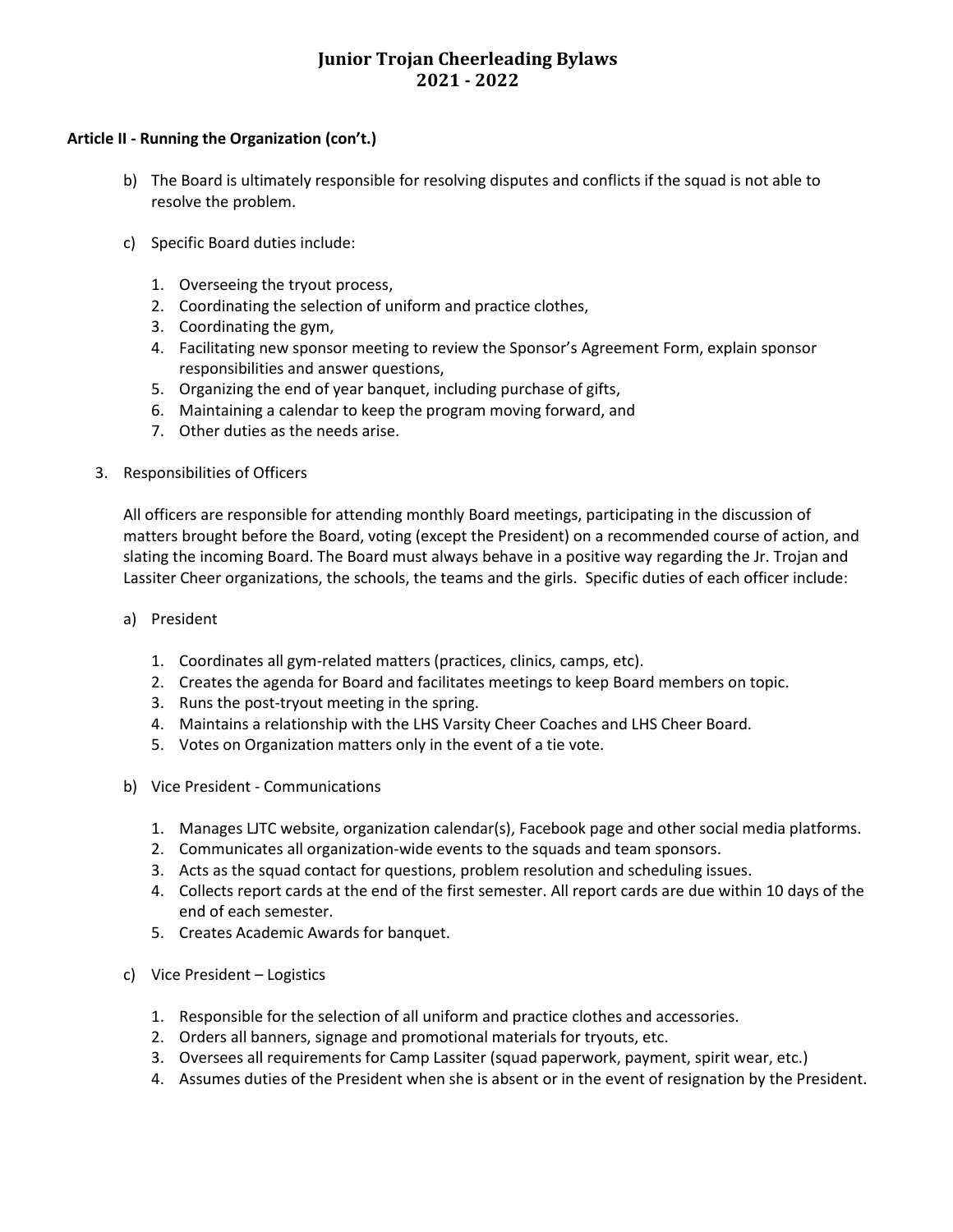#### **Article II - Running the Organization (con't.)**

- d) Executive Treasurer
	- 1. Prepares a budget based on the prior year activities and spending and the proposed current year activities.
	- 2. Presents the proposed budget to the Board for approval.
	- 3. Maintains the organization account and documents all the receipts and deposits.
	- 4. Prepares the monthly financial report.
	- 5. Ensures that proposed expenditures fall within the approved budget.
	- 6. Advises the executive Board about all financial matters.
	- 7. Ensures that the Organization has sufficient funds to operate during the current year and for the start-up of the following year.
	- 8. Performs other financial duties as requested by the Board.
- e) Director of Programs & Records
	- 1. Maintains organization contacts and legacy records
	- 2. Records notes during meeting and recaps meeting minutes in writing to the Board.
	- 3. Reserves meeting room for all Board meetings.
	- 4. Keeps all original, signed documents for all squads.
	- 5. Maintains demerit records for entire program for the season
	- 6. Receives Q1 & Q2 report cards from all cheerleaders to review for passing grades/behavior and for academic recognition of student athletes at the banquet. Notifies President if any report cards are outstanding ten (10) days after distribution by the schools.
	- 7. Coordinates organization-wide programs with Committee Chairs: summer pool party, homecoming events, Powderpuff, Banquet, etc.
- 4. Officer Resignations
	- a) Resignation of the President one of the Vice Presidents shall assume the President's responsibilities. The Vice President - Communications shall be responsible for communicating the resignation to the squads and soliciting a volunteer to replace the Vice President, unless a co-Vice President is available.
	- b) Other Officers the Vice President of Communications shall be responsible for communicating the resignation to the squads and soliciting a volunteer to replace the outgoing officer.
	- c) The nominee shall be elected by the current Board after nominations have been received.
	- d) If no candidate can be identified for the vacated office, the other Board members shall divide the responsibilities of the vacated position to ensure the continuity of the organization.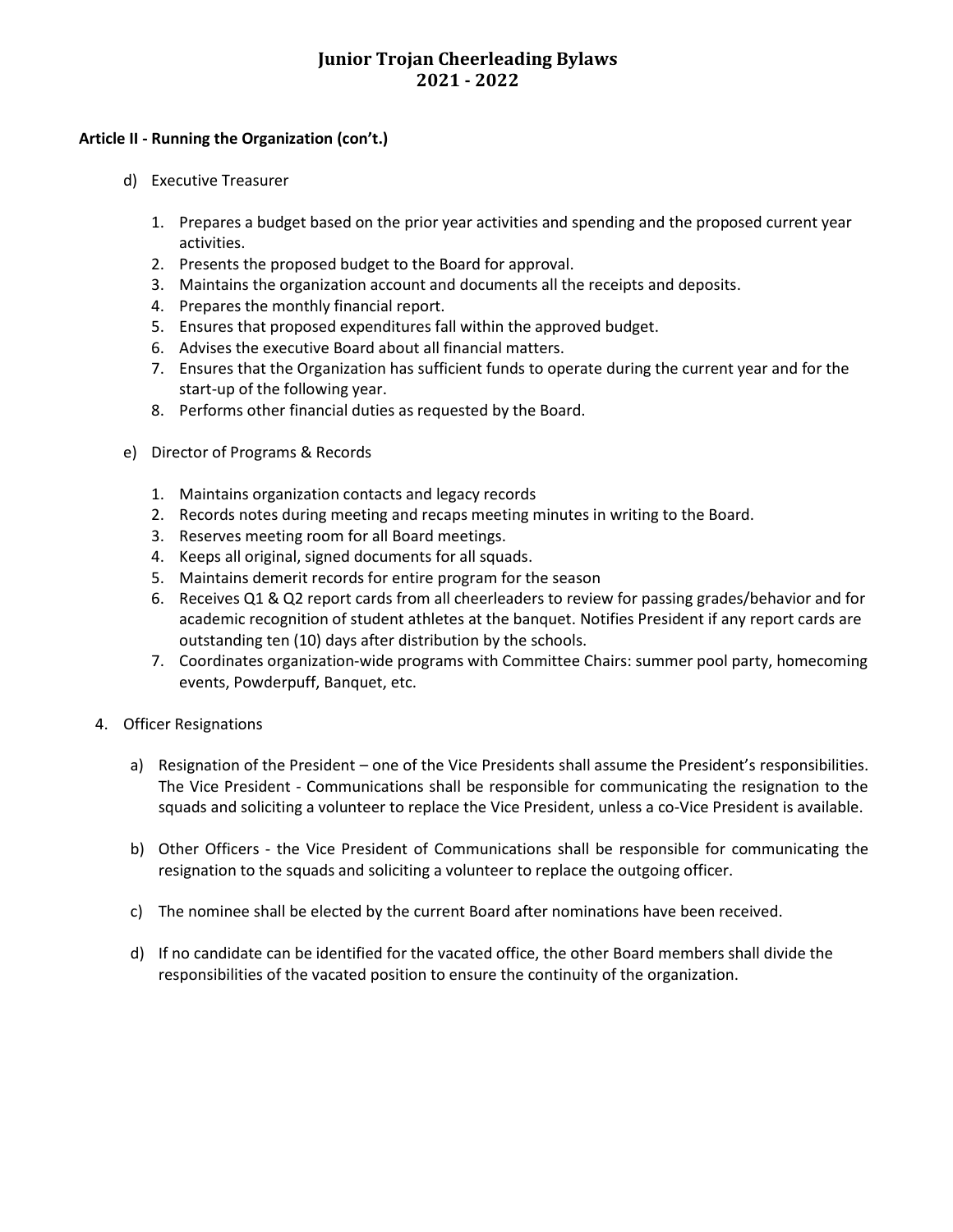#### **Article II - Running the Organization (con't.)**

- 5. Board Meetings
	- a) The Board shall meet monthly for general business and as needed to address specific issues/topics.
	- b) The Board shall abide by Roberts Rules of Order.
	- c) Board meetings are closed unless a parent specifically requests to address the Board. (This is done to facilitate the completion of Board business in an efficient manner – it becomes cumbersome to have too many people discussing issues.)
- 6. Squad Organization (Football, Basketball, *Optional: Competition*)
	- a) In order to meet the Organization's goal of preparing the girls for the cheerleading program at Lassiter High School, the squads will be organized as set forth below. The Board shall, at its discretion, determine the composition of these squads.
		- 1. The 6th grade squad shall consist of one (1) squad, which cheers both football and basketball.
		- 2. The 7th a grade squad shall consist of one (1) squad, which cheers both football and basketball.
		- 3. The 8th a grade squad shall consist of one (1) squad, which cheers both football and basketball.
		- 4. The optional Competition Squad shall consist of one (1) squad comprised of  $6<sup>th</sup>$ , 7<sup>th</sup> and  $8<sup>th</sup>$  graders which cheers football and competitions (and basketball, if interested).
	- b) All squad members will be selected by independent judges.
- 7. Selection of Uniforms & Practice Clothes
	- a) Uniforms, Practice Clothes and accessories shall be selected by the Vice President Logistics (in conjunction with the Vice President – Communications when needed), subject to the review and approval of the entire Board.
	- b) Determination of vendor(s), colors, and uniform styles is the responsibility of the Vice President Logistics (in conjunction with the Vice President – Communications when needed).
	- c) The Vice President Logistics shall try to secure pricing prior to the order or purchase of items to make sure the costs are reasonable.
	- d) Uniform kits shall consist of: top, skirt, fleece jacket or hoodie, maroon bloomers, white no show socks, shoes (optional add on), pom poms, duffle bag, bows/hair ribbons, water bottle and clear rain jacket. Additional items may include: LJTC jersey and black undershirt or t-shirt. (Uniforms from the previous year can be reused as long as new girls can still order the old uniform style.)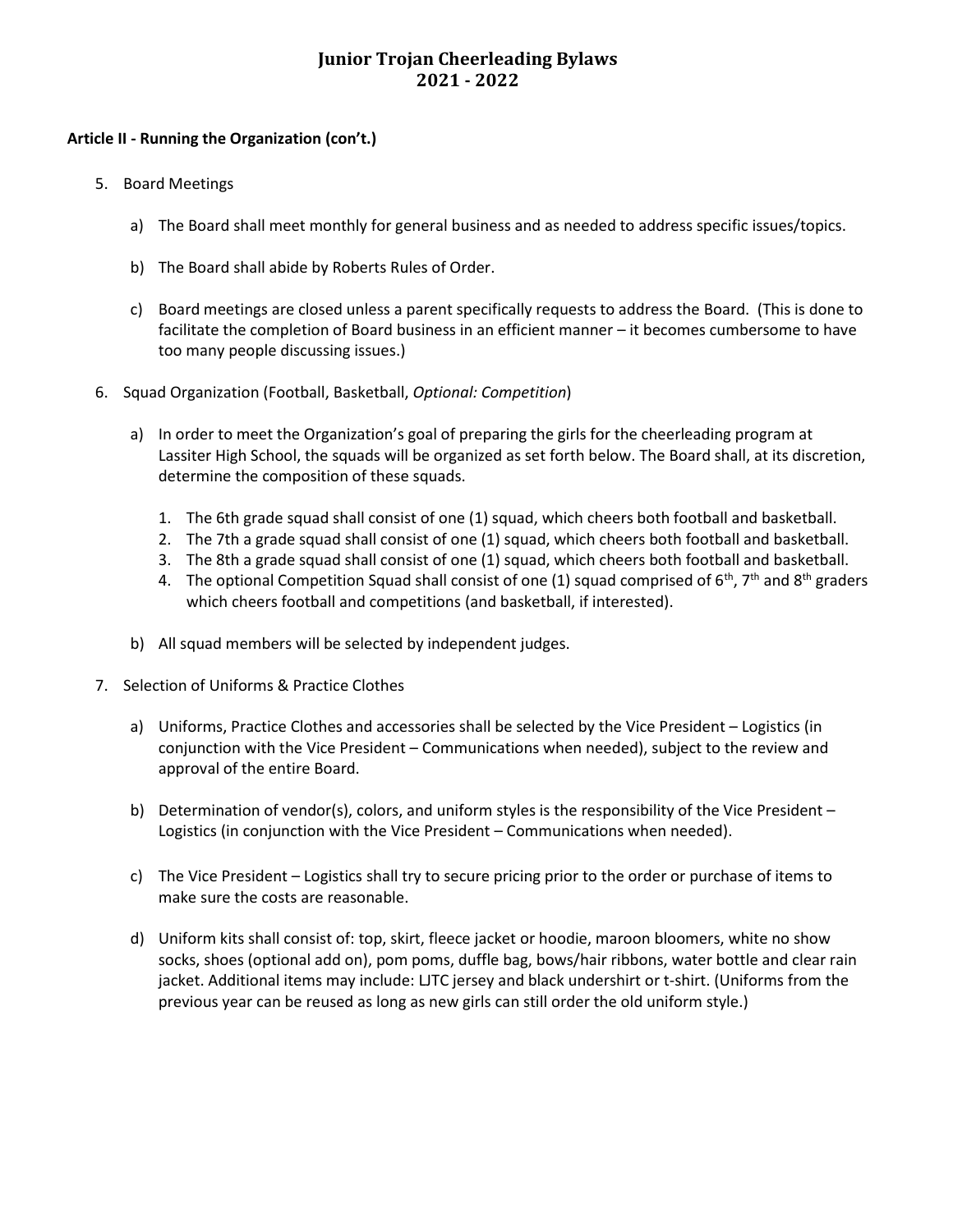#### **Article II - Running the Organization (con't.)**

- e) Uniform colors should be consistent with the Lassiter school colors (which are maroon/cardinal red and gold). Jr. Trojans has used maroon, white, and gold in the past, refraining from use of "Lassiter" and "LHS" on apparel.
- f) Practice clothes shall consist of: spirit shirt and/or LJTC tank top, sports bra, black practice shorts and hair bow. Practice clothing is worn to practices or any event determined by the Board.
- g) The Vice President Logistics is responsible for ordering a spirit shirt for the new season to be handed out to all squads after tryouts.
- h) Clothing and accessories must be ordered with the utmost sense of urgency to secure delivery prior to Camp Lassiter and so the cheerleaders have clothes in which to practice. All clothing received needs to be given out immediately. This is done to have time to address any problems which may arise.
- i) Parents are responsible for purchasing all required uniform and practice clothes. If the order has been placed and cannot be canceled, the parent is still financially responsible even if the girl quits the squad (for any reason).
- j) Payments for uniforms, practice clothes and accessories are required in full on the date of order. Payments will be made directly to the vendor(s) and/or to the Executive Treasurer as communicated by the Vice Presidents.
- k) The Vice Presidents will communicate the payment schedule to the organization in advance on uniform fittings so that everyone is informed.
- 8. Special Committees
	- a) Demerit
		- 1. Consists of President, Vice Presidents and Director of Programs & Records.
		- 2. Squad sponsors will identify when demerits need to be given and communicate these to the committee within one week (or within 24 hours depending on the circumstances) so the appropriate actions can be taken.
		- 3. Designated committee member sends demerit email to parents once issue is discussed. Email will serve as notice of demerits.
		- 4. Demerits Log will be maintained by Director of Programs & Records.
	- b) Banquet
		- 1. Consists of the Assistant Treasurer (chair) and 2 representatives from each squad.
		- 2. Responsible for planning the end of year Banquet.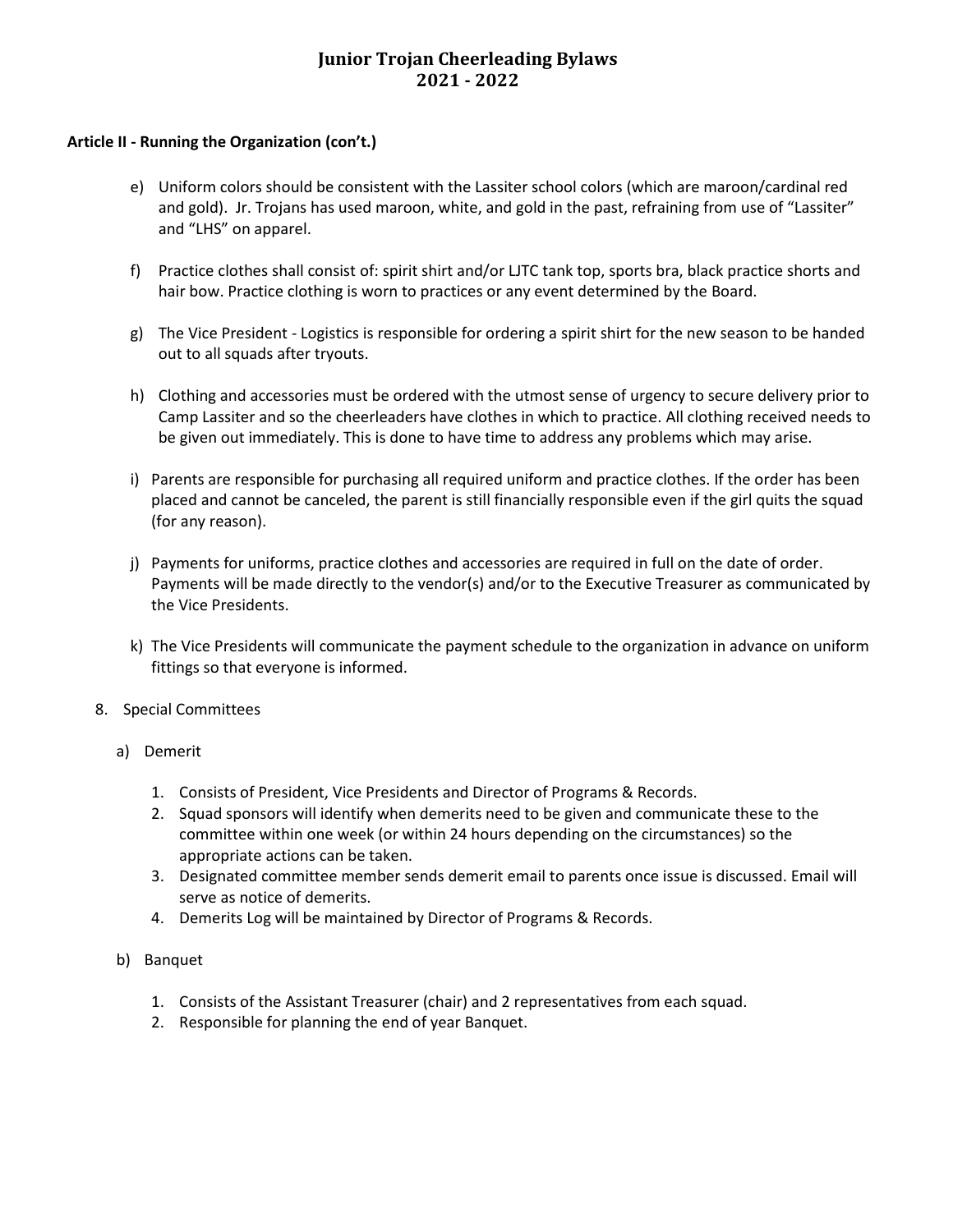#### **Article II - Running the Organization (con't.)**

- c) Tryout
	- 1. Consists of the President, Executive Treasurer, Vice President Logistics and other volunteers from the 8th grade parents.
	- 2. Volunteers from the 8th grade squad can only participate in the tryout process if they do not have rising 6th and/or 7th graders participating in tryouts.
	- 3. Responsible for running the tryouts (see Article IV).
- 9. Bylaw Changes

The Executive Board has the authority to modify these bylaws, at any time, as necessary. A majority vote of the Executive Board is required to approve such changes.

- B. Financial Matters
	- 1. Budget
		- a) The Executive Board shall review and approve the proposed budget (see Treasurer's responsibilities under Article II, Section A) and shall abide by the budget when making financial decisions.
		- b) The approved budget may be amended from time to time in order amendments require a majority vote of the Executive Board.
	- 2. Dues of the Membership
		- a) The Executive Board has the authority to determine the amount of the annual membership dues and to require members to pay dues for the operation of the Organization.
		- b) Failure to pay the membership dues by the first squad practice can result in the removal of the girl from her cheerleading squad.
	- 3. Payment of Organization Obligations
		- a) Payment of Organization obligations should be made to the Executive Treasurer via online automated payment upon request/invoice.
		- b) Officers who make payment of Organization obligations must provide a receipt for purchases and all purchases must be within the approved budget in order to be reimbursable. The Officer must complete a check request, attach a receipt, and get the approval of another officer. All paperwork should be submitted to the Executive Treasurer for reimbursement.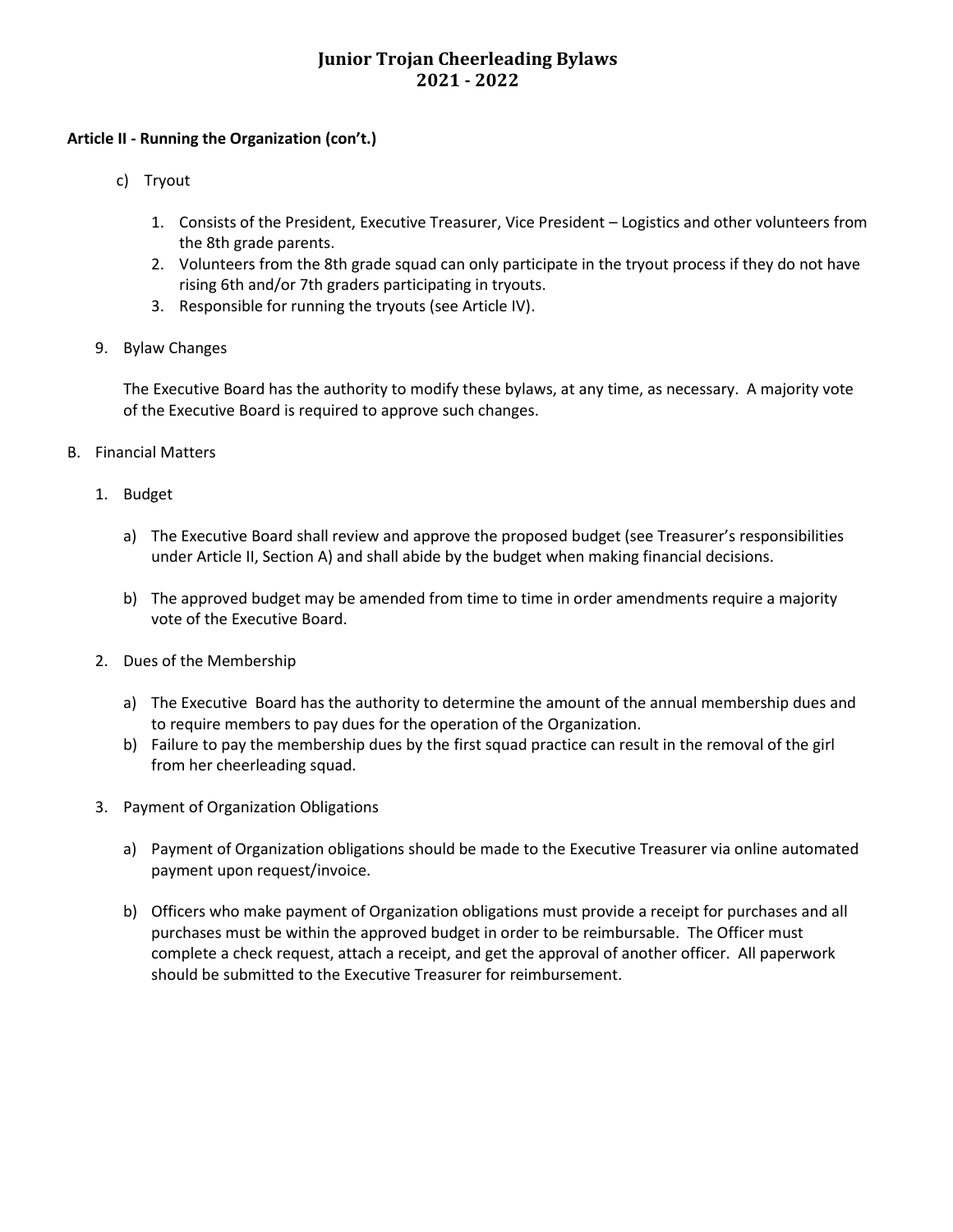#### **Article III - Running the Squads**

- A. Organization of Squads
	- 1. Squad Sponsors
		- a) Selection of Squad Sponsors
			- 1. Before or during the first parent meeting following tryouts, the Executive Board shall identify parents who have expressed interest in becoming a squad sponsor and decide which parents will fill the sponsor positions for each squad.
			- 2. There must be two parent sponsors from each squad. When possible, there should be a sponsor from each school.
			- 3. Sponsors shall not represent more than one (1) squad in a season.
			- 4. A parent shall not serve as sponsor for more than two consecutive years so as to provide other parents an opportunity to serve as sponsor. If no other parent is interested or a squad would like to keep the same parents as sponsors for all three years, it must be approved by the Executive Board.
		- b) Duties of Squad Sponsors
			- 1. The squad sponsors will work directly with the cheerleaders and their parents in all areas set forth by the Executive Board.
			- 2. Their primary responsibilities will be to ensure the safety and well being of the girls at all games and squad-related events, to communicate any safety-related concerns to the Board, to promote responsibility for self, proper behavior and respect for others at all times, and to promote team spirit.
			- 3. Squad Sponsors will plan and coordinate the activities of the squad in conjunction with the squad social chair/committee and serve as role models for the cheerleaders and the parents.
			- 4. Squad Sponsors, or a parent designated by the Sponsors, will remain at any practice, game or event until all squad members are picked up by the parent or approved adult. This is for the safety of the girls and must be followed. If the Sponsors designate a parent volunteer in their absence, the Executive Board must be notified in advance for safety reasons. The parent designee should be a parent with a cheerleader who is currently with the Junior Trojan Cheer Program.
			- 5. All Sponsors must sign the Sponsor Responsibilities and Agreement Form (see Appendix B) stating their agreement with the duties outlined in the Sponsor Agreement.
			- 6. Failure of any Sponsor to abide by the responsibilities and duties as outlined in the Sponsor Agreement will result in a review by the Executive Board. The Board retains the right, by a vote of a majority of its members, to exercise the following actions:
				- i. A written warning from the Board to the sponsor to correct the violation (email is acceptable).
				- ii. Any subsequent violation can result in actions up to and including dismissal from the sponsor role.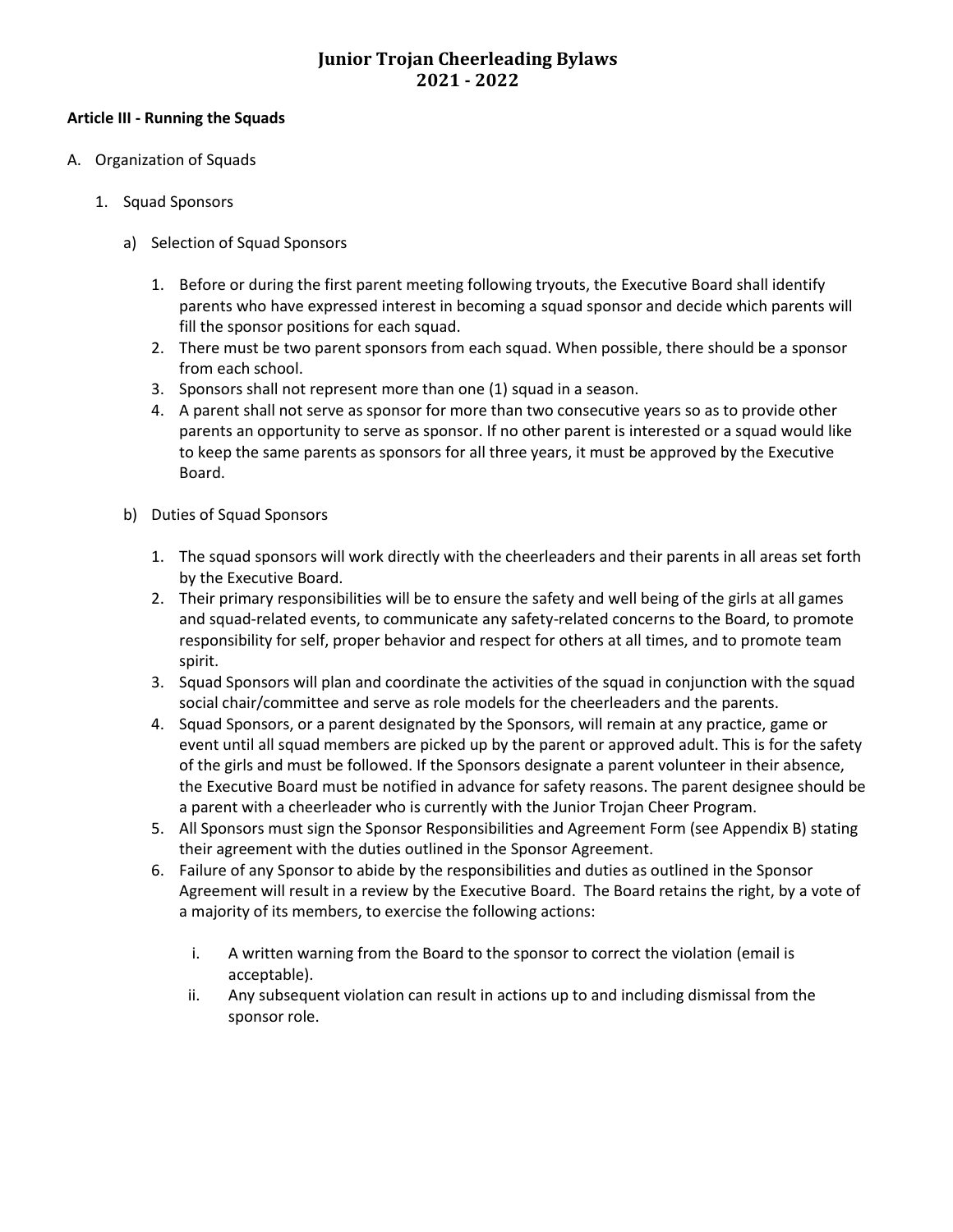#### **Article III - Running the Squads (con't)**

- 7. Resignation of a Sponsor during the season
	- i. A sponsor who needs to resign during the season, must announce such resignation to all of the squad parents as well as the Executive Board in writing (email is acceptable).
	- ii. Once the resignation is received, the Executive Board will work with the remaining sponsor to identify and secure a replacement.
- 2. Identification of Squad Roles (required positions)
	- a) Sponsors two (2) per squad as outlined herein.
	- b) Banquet two (2) parents who will serve on the end-of-season banquet committee.
	- c) Social one (1) or two (2) parents to lead efforts to provide squad with opportunities to socialize outside of cheer.

#### 3. Camps

- a) All Jr.Trojan sidelines squad members are required to attend choreograpy camp(s), stunt clinic, Camp Lassiter and any other clinic identified as beneficial to the squads by the Board.
- b) All Jr.Trojan competition squad members are required to attend both sidelines and competition choreograpy camps, Camp Lassiter, stunt clinic(s), and any other clinic identified as beneficial to the squad by the Board.
- 5. Mandatory Practice Schedules
	- a) Practice for Sidelines *(and Competition)* squads shall begin in May and end in late October with the last practice of the season being dedicated to learning/reviewing basketball cheers and chants.
	- b) There will be no practice on Labor Day or during the schools' fall break (as defined by the Cobb County school calendar). The week of Camp Lassiter shall be reserved and is mandatory. The last two weeks of summer break shall be the reserved for practice and additional camp (if applicable).
	- c) Sidelines cheer will have no summer practices outside of Camp Lassiter and the final two weeks of summer break, therefore, all other practices and camps are mandatory and will not be excused.
	- *d) Optional Competition cheer will have practices in June and July, subject to the determination of the comp team coordinator and the gym, A competition cheerleader cannot miss more than two (2) practice sessions. The two (2) practices will be excused as long as an [Absence Request Form](https://www.lassiterjrtrojancheer.com/forms) is submitted online prior to May 15th and approved in advance by the Board.*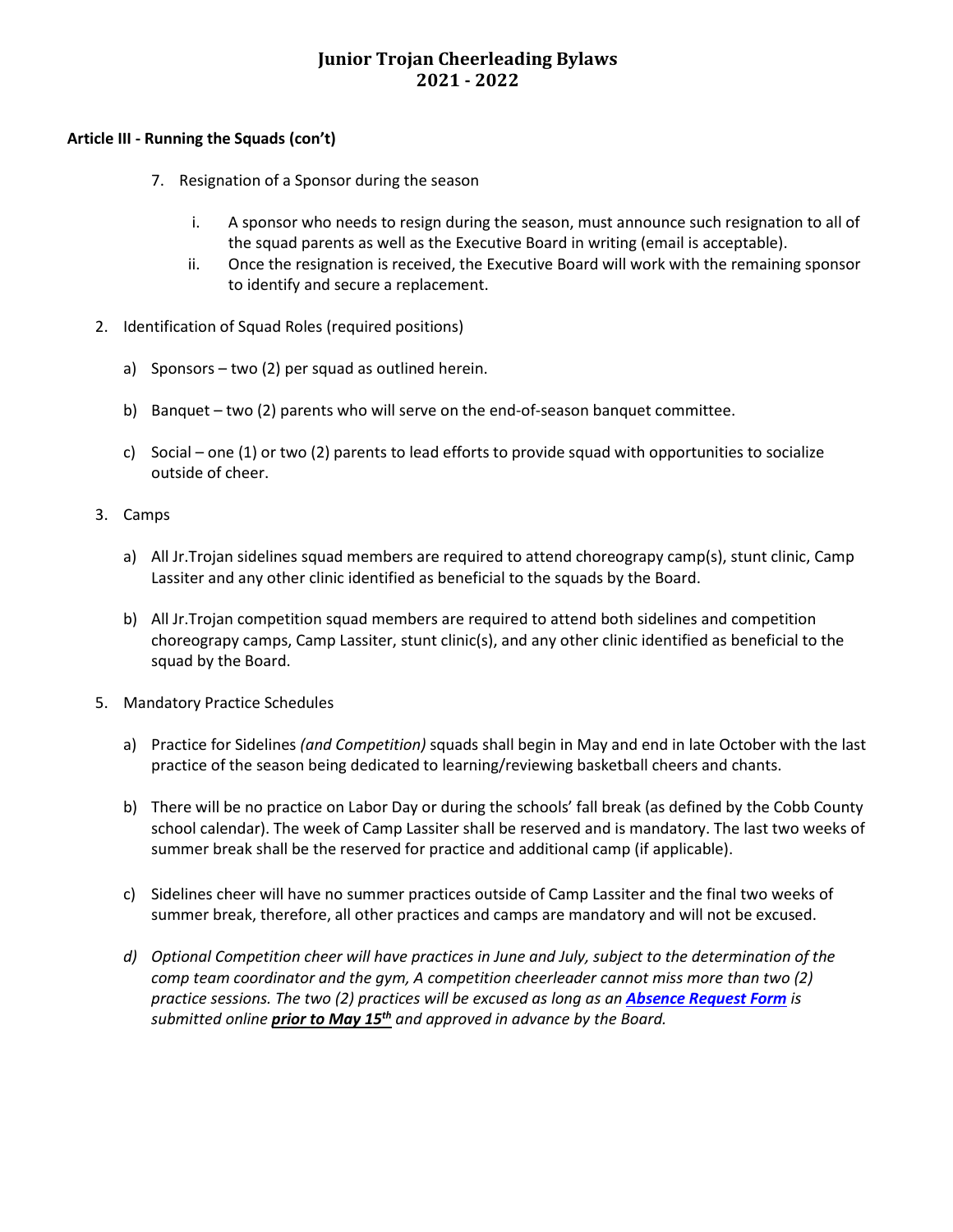#### **Article III - Running the Squads (con't)**

- e) Cheerleaders may be required to attend one mandatory basketball intensive practice. The date will be announced at the beginning of the season (if scheduled).
- 6. Mandatory Season Dates
	- a) The football cheer season extends from August through your team's entire season -- as long as the team is playing, the girls will cheer. The mandatory season extends to the end of playoffs which could go through late November.
	- b) The basketball cheer season extends from November through January. Each squad is required to cheer 6 games during the basketball season – three (3) boys' games and three (3) girls' games, as outlined by the Squad Sponsors. During seasons where squad size is less than 12 cheerleaders, only 3 games are required (split between boys and girls games). Attendance at these games by all cheerleaders is strongly encouraged. Accommodations may be made for those participating in a winter sport with prior notification of the conflict and approval of the squad sponsors and the Board.
- 7. Absences during the mandatory season
	- a) No absences are allowed without documented proof of illness, injury or family emergency. Please let your squad sponsors and designated carpool parent know immediately if your cheerleader will be absent. An **[Absence Request Form](https://www.lassiterjrtrojancheer.com/forms)** can be submitted online after the fact under these circumstances.
	- b) Special Absences You are required to submit an **[Absence Request Form](https://www.lassiterjrtrojancheer.com/forms)** online **at least three weeks in advance** for approval in advance by the Board. See demerits policy for 'Special Absence' details.
- B. Conduct of Cheerleaders

Each cheerleader is required to exemplify the highest standards of conduct and good moral character at all times, especially at school and social functions and games and on any social media site. (See Appendix C for Cheerleader Responsibilities and Agreement form.)

1. Academic Awards

To receive the Academic Award at the banquet, the cheerleader must have all As or A/B Honor Roll with no C's. Those cheerleaders that receive straight A's for the entire season will receive special designation in the banquet program.

- 2. Absences
	- a) Excused absence is illness or injury (with a doctor's note) or a documented family emergency/death in the family.
	- b) There are no permitted excuses for mandatory camps (i.e. Camp Lassiter, choreography camp(s), stunt camp(s), etc.) Any conflicts must be brought to the attention of the Executive Board prior to the end of May for consideration and mitigation.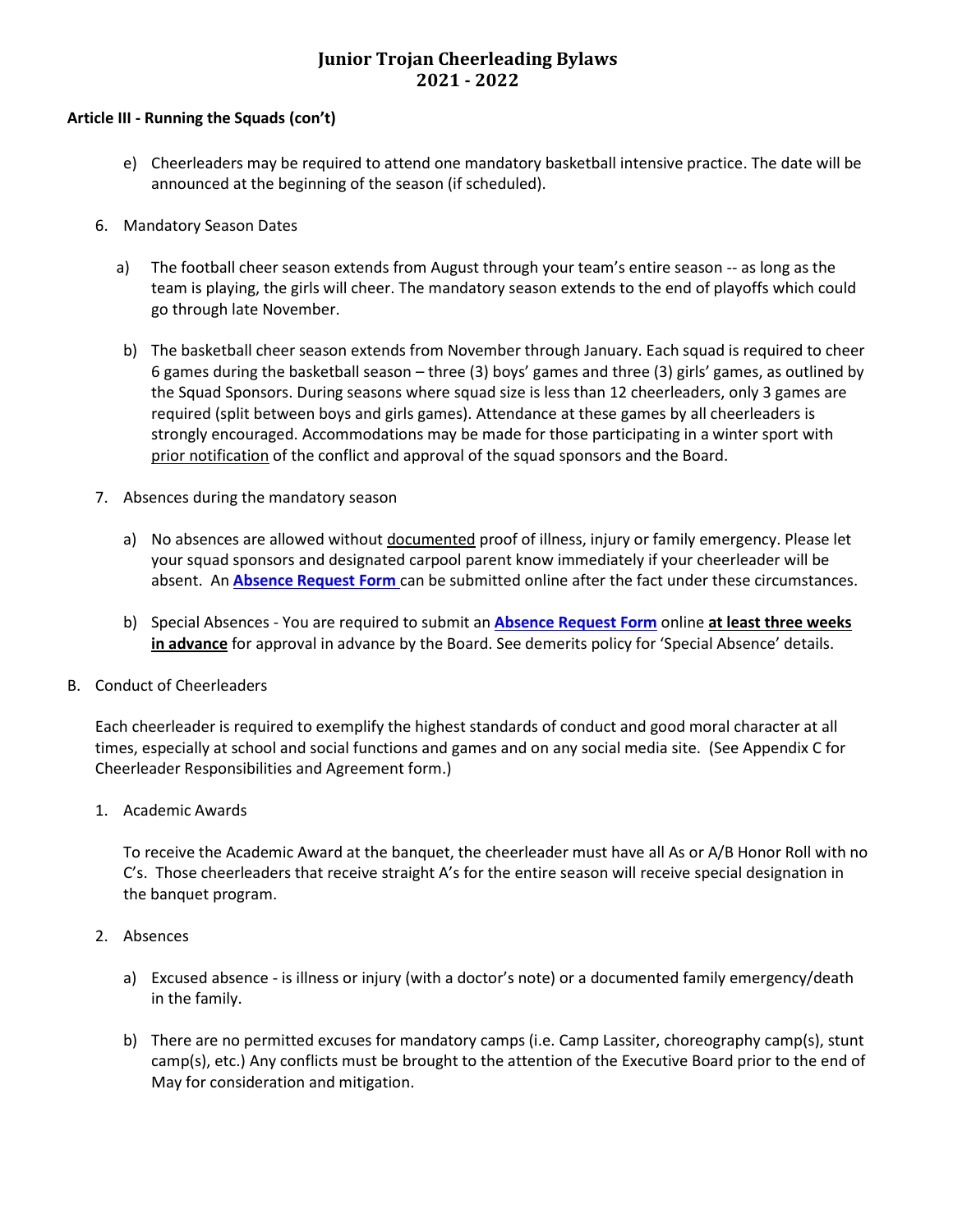#### **Article III - Running the Squads (con't)**

- c) All absences require an **[Absence Request Form](https://www.lassiterjrtrojancheer.com/forms)** be submitted online for approval by the Board and record-keeping purposes. Verbal or written excuses are not permitted. ALL absences that are not a result of illness, injury or family emergency require AT LEAST THREE WEEKS NOTICE for approval.
- 3. Bullying

Any cheerleader reported to be "bullying" another cheerleader on any squad with proof (i.e. pictures, texts, videos, etc.) will result in discipline up to and including removal from squad once a thorough review and determination is made by the Board. The Board decision is final.

4. Understanding Football & Basketball

All squad members are required to work with the sponsor to understand the basic rules of the sport for which they are cheering.

5. Maintenance of Skills

A cheerleader is expected to maintain or improve all skills (tumbling) that she demonstrated at tryouts.

- 6. Cheerleader Resignation From Squad(s)
	- a) In the event the cheerleader decides to discontinue her participation on any team she must provide a written resignation to her sponsor within three days. This letter must be signed by the cheerleader and her parent. By quitting, the cheerleader forfeits the right to try out the following year.
	- b) Should the cheerleader's decision to resign be based upon compelling circumstances (serious family illness or crisis, financial hardship), she may petition the Jr. Trojan Cheerleading Board to request to be allowed to tryout the following year.
- 7. Cheerleader Dismissal from Squad(s)
	- a) Cheerleaders dismissed from any cheerleading squad may not tryout the following year, and must seek Board approval to determine tryout eligibility the second year. For example, if a cheerleader is removed or leaves the squad in sixth grade, she forfeits the right to tryout in seventh, but she may petition the Board to tryout in eighth grade. If dismissal is due to academic reasons, a cheerleader may petition the Board to tryout without sitting out a year. Official copies of passing grades will need to be provided along with a letter to the Executive Board to vote.
	- b) Notice must be made in writing to the LJTC President and a minimum two weeks notice (before tryout clinics) must be allotted to allow time for the Executive Board to meet and vote. The vote is final and cannot be appealed.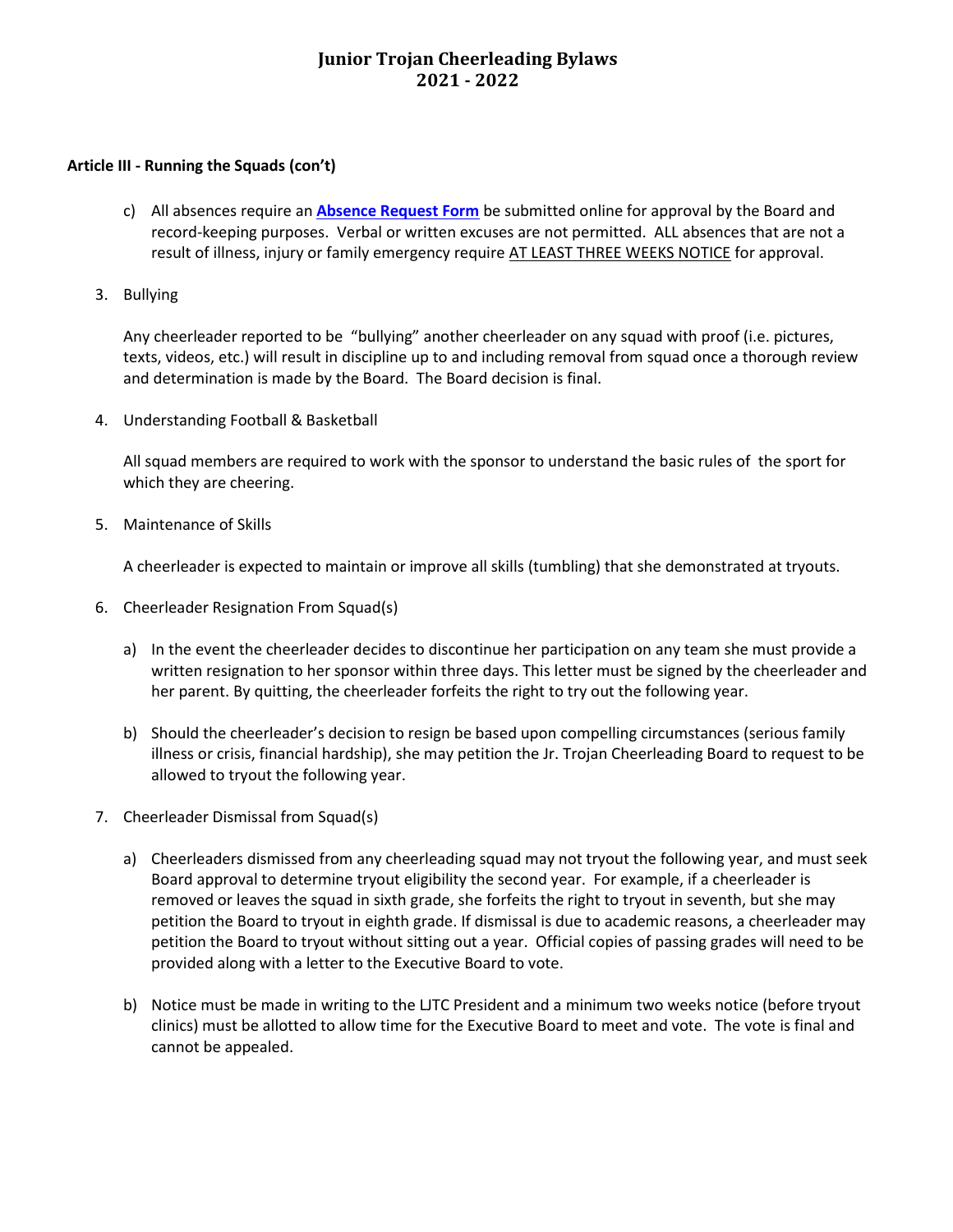#### **Article III - Running the Squads (con't)**

- C. Parental Obligations and Responsibilities
	- 1. Duties and Responsibilities of Parents
		- a) Provide transportation for your child to and from all functions.
		- b) Arrive on time for drop offs and pick ups.
		- c) Ensure your child's attendance at all practices (squad or gym), games and functions. Give sponsors a minimum of two weeks notice in the event a special family or religious obligation (both of which are unexcused, see Demerit sheet for details) causes your daughter to miss an event.
		- d) Provide your child with the opportunity to improve her skills outside of squad practices, via group or private lessons for tumbling, stunting or whatever skills are required for her squad.
	- 2. Financial Responsibilities
		- a) Payment of all fees for both sidelines and competition squads, including but not limited to;
			- 1. Annual membership fee
			- 2. Monthly squad dues (includes banquet fees, homecoming expenses, organization events, etc.)
			- 3. Monthly gym fees
			- 4. Fees for Camp Lassiter, choreography camp(s) and stunt camp(s)
			- 5. Uniforms and Accessories
			- 6. Practice Clothes and Accessories
		- b) Payments must be made online here[: https://www.lassiterjrtrojancheer.com/pay-online.](https://www.lassiterjrtrojancheer.com/pay-online) If extenuating circumstances exist and alternate payment options need to be discussed, please contact the Executive Treasurer to discuss.
		- c) Parents must be current on all payments and fees in order for a cheerleader to participate in practices, games, camps and events.
		- d) All membership fees, monthly dues and gym fees are due per the schedule outlined by the Board. Clothing (uniforms, practice attire and accessories) payments are due to the vendor(s) and/or Executive Treasurer at the time the order is placed or as outlined by the Board.
		- e) If membership, monthly and/or gym fees are more than 5 days delinquent, the cheerleader cannot participate in practices, games and/or events, but must attend and sit with the sponsor.
		- f) All monies must be paid in full prior to RSVP for the banquet. If not paid in full, neither the child nor the parent may attend the banquet.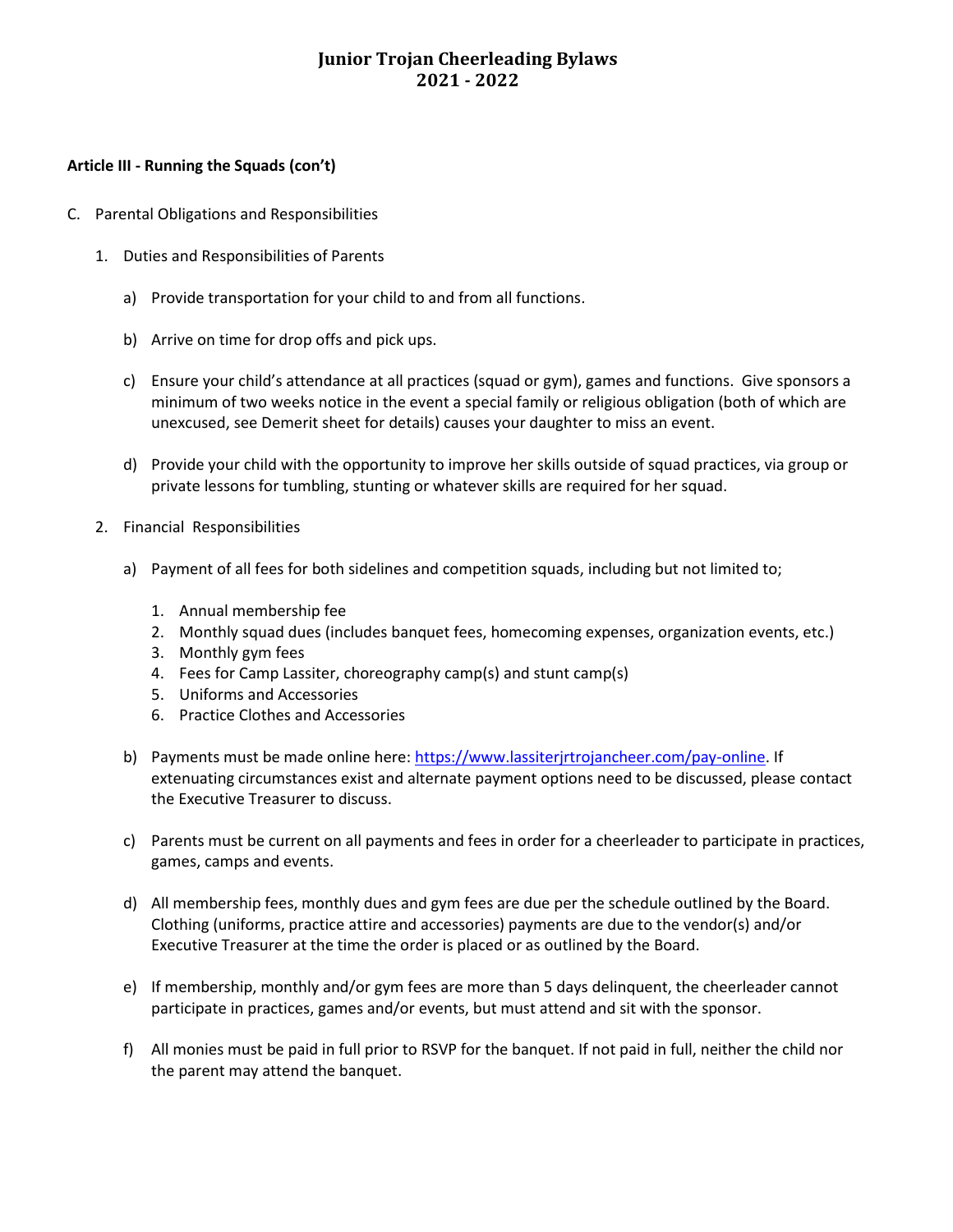#### **Article III - Running the Squad (con't.)**

- g) Anyone with a balance on their account will not be allowed to tryout for the following year's squad.
- 3. Parent Conduct and Behavior

It is our job as parents and involved adults to teach the girls tolerance, respect, empathy for others and proper behavior toward others whether we like or dislike them, agree or disagree with them.

- a) Parents must always behave in a positive way (words and deeds) regarding the Jr. Trojan and Lassiter Cheer organizations, the schools, the teams and the girls. We don't expect parents to always agree with the decisions or rules of this organization but we do require you to support them or handle your conflict in accordance with a grievance process
- b) Sponsors have authority to set and uphold rules during cheerleading activities. Unless a girl's safety is in jeopardy, parents should not intercede or override a sponsors' decision.
- c) Parents must NEVER confront a sponsor, girl or another parent at an event where anyone can see or hear you.
- d) Any problems or concerns should be directed to the Sponsor, Board rep, or the Squad Liaison.
- e) Any personal information distributed from the squad or Board cannot be used for solicitation purposes.
- f) Regarding e-mails, only respond to the individual sender of the e-mail. If asked for a group response or REPLY ALL, comply with those instructions.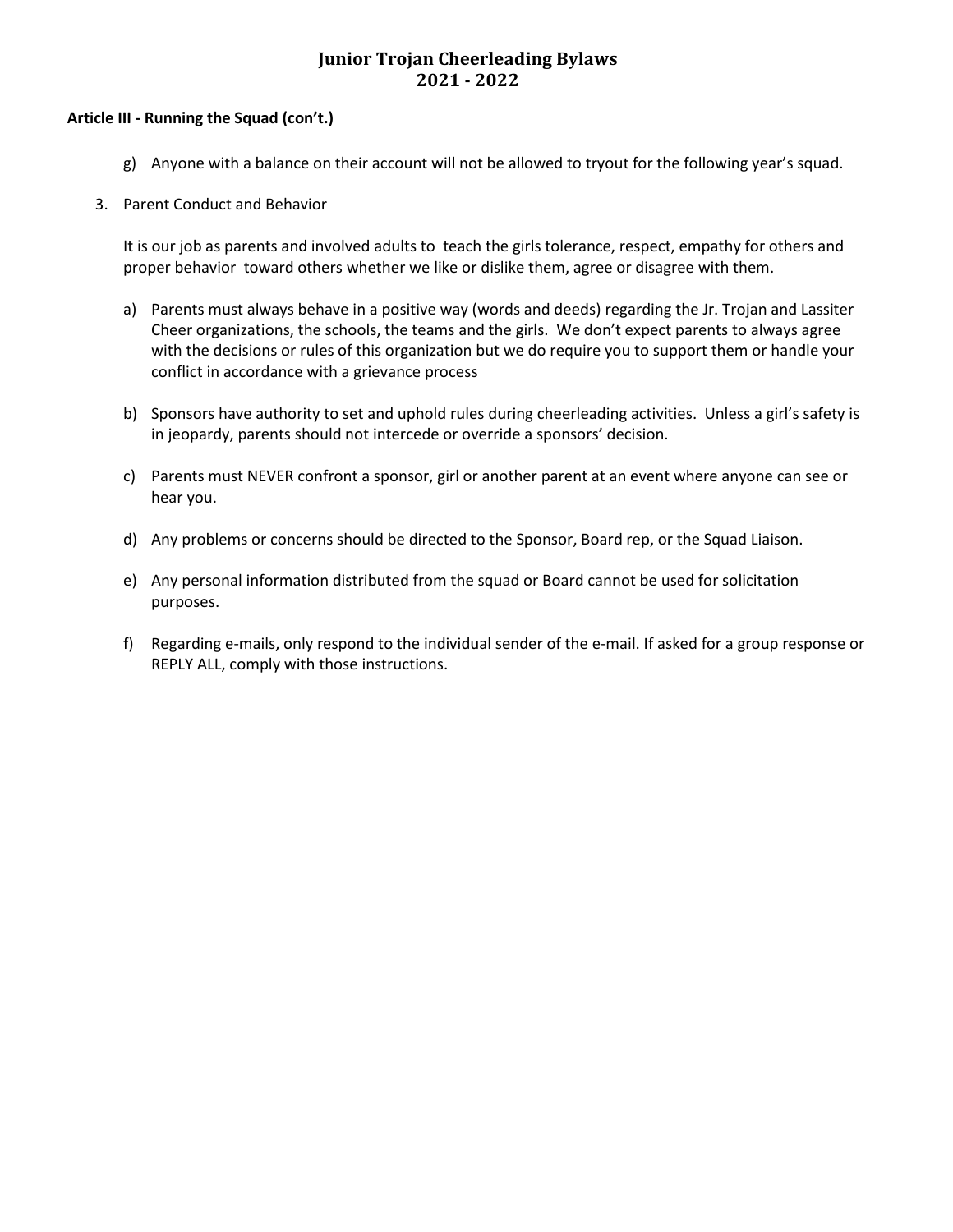#### **Article IV – Tryouts**

During the spring, cheerleaders will be selected from the 5th, 6th and 7th grades to serve as cheerleaders for the Junior Trojan Cheerleading Program for the upcoming season's 6th, 7th and 8th grade squads respectively.

A. Information Regarding Tryouts

An informational meeting will be held 2-3 weeks prior to the tryout date in order to provide information to parents regarding the Jr. Trojan cheerleading program. Information will also be provided via the organization website and social media.

- B. Eligibility to Tryout
	- 1. Participation
		- a) Candidates are limited to those students who are zoned to attend Lassiter High School from the below feeder schools. Candidates may attend an area private school but must be zoned to attend one of these feeder schools.
			- 1. Davis
			- 2. Garrison Mill
			- 3. Mountain View
			- 4. Rocky Mount
			- 5. Shallowford Falls
			- 6. Simpson Middle School
			- 7. Mabry Middle School
		- b) A current report card is required for tryouts and will serve as proof of residency if from one of the feeder schools listed above.
		- c) Students not currently enrolled in one of the above feeder schools must provide proof of residency prior to tryouts that shows the candidate is qualified to attend one of those schools.
		- d) In the case of a special request by parents for placement in Lassiter, the student may only tryout if they have NOT already tried out for a different cheerleading program.
		- e) Candidates dismissed from a squad during the previous season(s) must seek approval from the Board to determine tryout eligibility. Notice must be made in writing to the LJTC President (email will suffice) and a minimum three weeks notice (before tryout clinics) must be allotted to allow time for the Executive Board to meet and vote. The vote is final and cannot be appealed.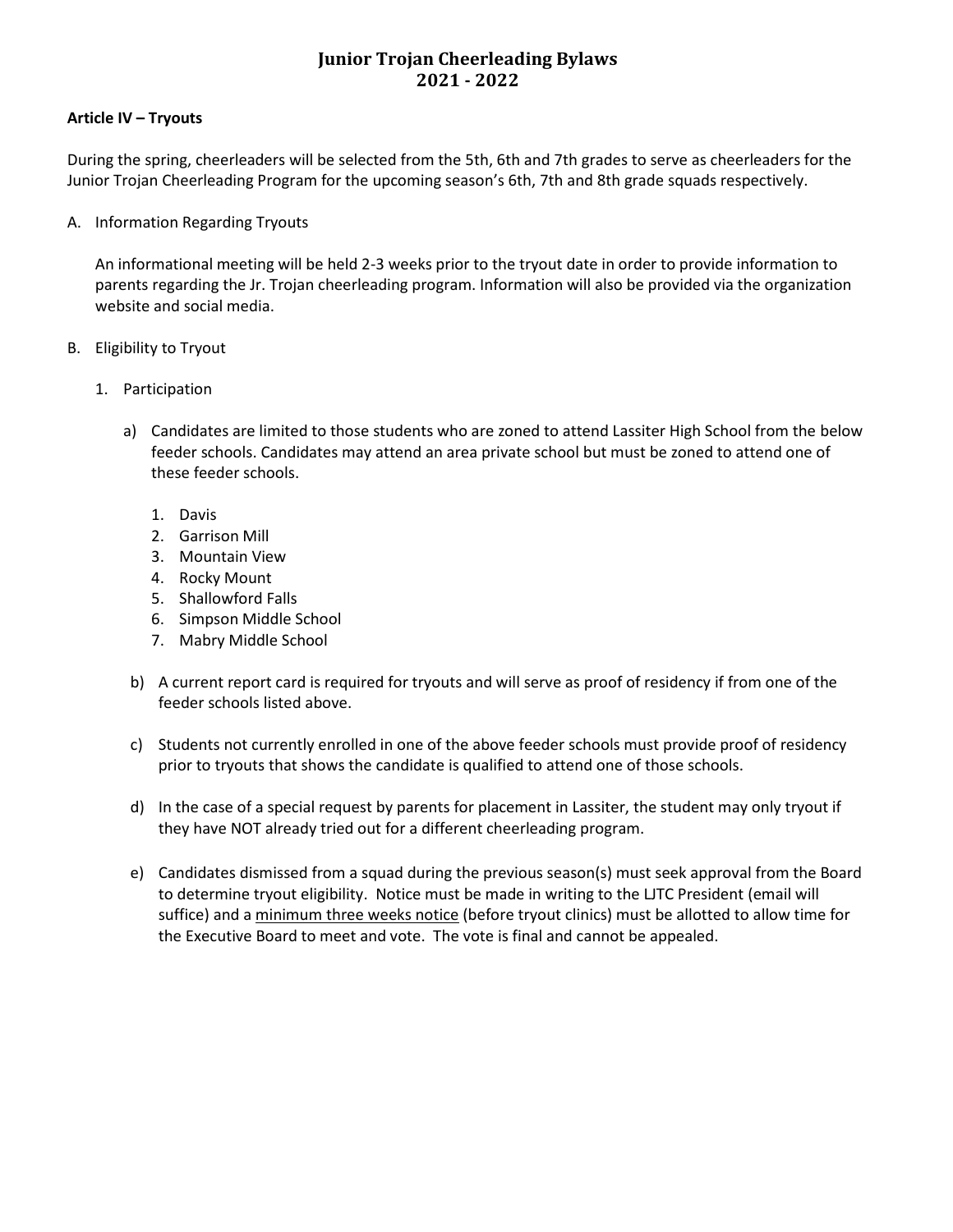### **Article IV – Tryouts (con't)**

- 2. Registration In order to try out, the following steps are required by the parent and cheerleader:
	- a) Completed tryout registration a[t https://www.lassiterjrtrojancheer.com/tryout-registration](https://www.lassiterjrtrojancheer.com/tryout-registration) which includes acknowledgement of all requirements and expectations and that these have been discussed between the parent and cheerleader.
	- b) Completed tryout fee payment online a[t https://www.lassiterjrtrojancheer.com/pay-online.](https://www.lassiterjrtrojancheer.com/pay-online)
- 3. Grades All participants must be passing all academic subjects and have satisfactory conduct grades.
	- a) The most recent school report card must be uploaded during the online tryout registration. In the event of extenuating circumstances such as a prolonged illness or recent move into the community, written confirmation by teachers and/or counselors may be uploaded in lieu of the report card.
	- b) The cheerleader must maintain appropriate behavior in class. Unsatisfactory conduct grades disqualify the cheerleader from trying out.
- C. Squads All cheerleaders must cheer either Football/Basketball or Football/Competition (if available).
	- 1. Available squads:
		- a) 6th Grade: Football/Basketball
		- b) 7th Grade: Football/Basketball
		- c) 8th Grade: Football/Basketball
		- *d) Football/Competition: comprised of cheerleaders from 6th, 7th and 8th grades*
	- 2. Size of the squads
		- a) 6th Grade Football/Basketball: to be determined each season at tryouts by independent judges
		- b) 7th Grade Football/Basketball: to be determined each season at tryouts by independent judges
		- c) 8th Grade Football/Basketball: to be determined each season at tryouts by independent judges
		- *d) Football/Competition: to be determined each season at tryouts by independent judges*
- D. Judging
	- 1. The Board will identify and hire independent judges for tryouts.
	- 2. The decision of the judges and the tryout committee is final.
- E. Notification Cheerleaders selected for each squad will be listed by tryout number. The lists will be posted on the organization website on the day following tryouts. (The timing of posting will be determined by the committee and communicated at tryout clinics and on the organization's website.)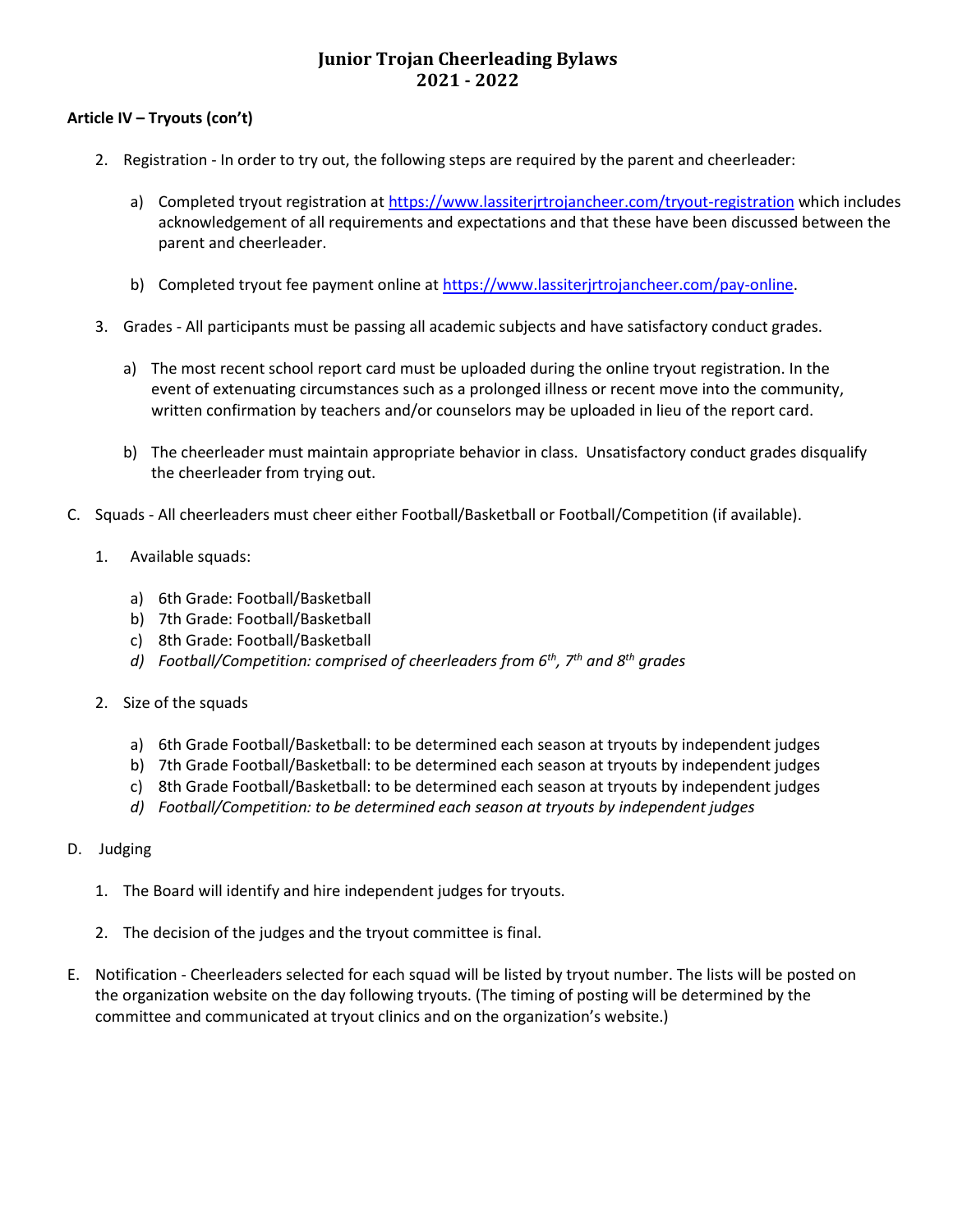#### **Article V – Scholarship Program**

A. Financial Hardship Scholarship

In the event that a cheerleading family experiences a financial crisis in the middle of the season which would necessitate withdrawing a cheerleader from the program, the family may apply for a Financial Hardship Scholarship.

- 1. Application Process
	- a) The family in need must fill out the Financial Hardship Scholarship Form (see Appendix)
	- b) The Executive Treasurer will recommend to the Board to approve or reject the application and the Board will vote on the recommendation.
	- c) Decisions of the Board are final and will depend upon the availability of funds as well as the perceived need and the impact on the squad.
- 2. Administration of Hardship Funds
	- a) The Executive Treasurer shall be responsible for disbursing all hardship funds in accordance with the terms of the approved hardship application.
	- b) The Executive Treasurer shall be responsible for tracking all hardship funds by hardship recipient.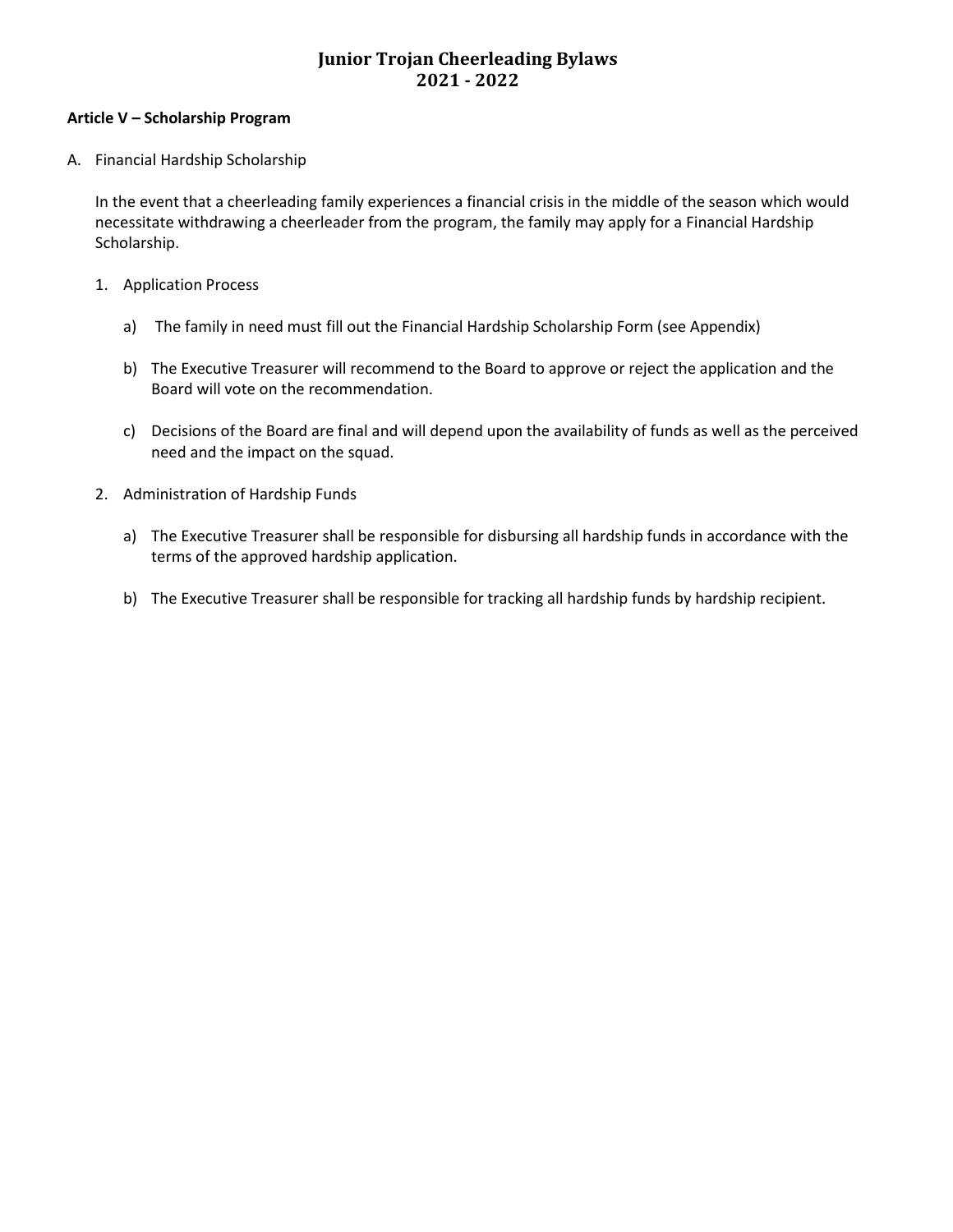#### **Appendix A**

### **Sponsor Responsibilities and Agreement Form**

Jr. Trojan Sponsors will work directly with the cheerleaders and their parents in all areas set forth by the Jr Trojan Executive Board and in accordance with the bylaws. Your primary responsibilities will be to ensure the safety of the girls at practices, games and other squad-related events, to communicate any squad-level concerns to the Board, to promote team spirit within the squad and encourage responsibility for self, proper behavior and respect for others. You must always look out for the best interests of the girls as individuals and as a squad. Our goal is to make the girls' experience as a cheerleader fun while helping them to also feel a sense of pride and accomplishment in themselves and in their squad. Sponsors must always behave in a positive way regarding the Jr. Trojan and Lassiter Cheer organizations, the schools, the teams and the girls.

Sponsors are tasked with planning and coordinating the activities of the squad according to the guidelines established by the Jr. Trojan Bylaws. This is done in conjunction with parent volunteers and guidance by the Vice President of Communications. Some of your most important duties may include:

- 1. Plan a parent meeting, if necessary, during the season.
- 2. Assist the Board during the uniform fitting date.
- 3. Communicate weekly with parents through email. Include important upcoming dates, messages from the Board and any other time-sensitive squad information. Once fall season starts, multiple emails a week may be necessary to communicate organization news and organize game day details.
- 4. Keep a calendar of your practices/games/events to share with each of the girls and their parents (or send via email or team app).
- 5. Report demerits to Demerit Committee within one (1) week of violation (or within 24-hours depending on the situation).
- 6. Prepare a "team bag" that will be present at all practices, games and events that the squad attends. This bag should contain:
	- a) Medical forms for all the girls
	- b) Parent release for treatment forms
	- c) First aid kit to take care of minor medical problems (including feminine products, sunscreen, bee sting stick and Benadryl)
	- d) A binder containing a clear list denoting cheers and chants learned by ALL cheerleaders.
	- e) Squad roster for halftime routine, and
	- f) CD with halftime routine music.
- 7. Be present at all games and events (at least one sponsor or parent designee must be at all games and events). For practices, one sponsor must be present from the squads.  $6<sup>th</sup>$ ,  $7<sup>th</sup>$  and  $8<sup>th</sup>$  grade sponsors can work together to come up with a schedule. For camps, one sponsor from each squad should be present unless an alternative plan is presented by the sponsors and approved by the Board.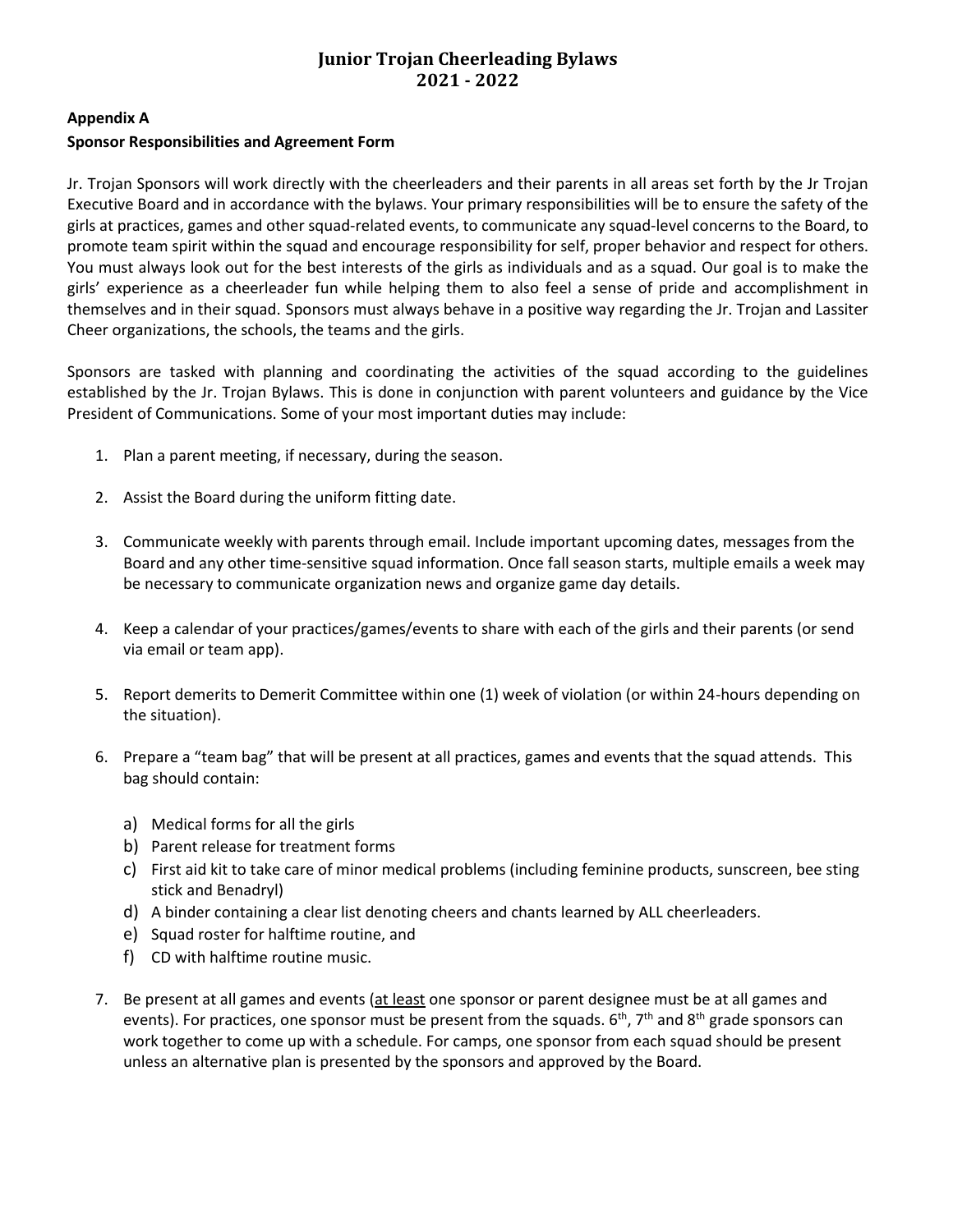#### **Sponsor Responsibilities and Agreement Form (con't)**

- a) If neither sponsor can be present at a game and/or event, they must identify another parent to act on their behalf. The Executive Board and all other parents must be notified about the acting sponsor so they know who is in charge.
- b) The safety of the girls is of utmost importance and sponsors must communicate to the designee that s/he is responsible for the girls and must be aware of their whereabouts at all times. Additionally, it is her/his job to remain at the event until all girls have been picked up.
- c) Sponsors must arrange to give the team bag to the designee so that all medical information and the first aid kit are available. They must also have access to the squad roster and halftime routine music.
- 8. Establish and maintain a "buddy system" at all times for the girls, especially at games, but at practices also. No girl should walk anywhere, especially to the bathroom, alone.
- 9. Organize your parents into committees to help with the many squad activities. All squad activities should operate within a budget that has been approved by the majority of the parents. These committees might include:
	- a) Social organize social events, ensuring appropriate chaperones, financial approval as required, and parent approval.
	- b) Spirit responsible for coordinating goody bags and mailbox decorating during football and basketball seasons.
	- c) Sponsor designees parents who agree to fulfill the sponsor role when the sponsors cannot attend an event.
	- d) Carpool
	- e) Pictures/end of year video

\_\_\_\_\_\_\_\_\_\_\_\_\_\_\_\_\_\_\_\_\_\_\_\_\_\_\_\_\_\_\_\_\_\_\_\_\_\_\_\_\_\_\_ \_\_\_\_\_\_\_\_\_\_

- f) Homecoming
- 10. Stay in regular communication with the VP Communications as s/he is there to assist you!

Always remember that you serve as a role model for not only your cheerleaders but also for the parents. You must always be sure your appearance, behavior, attitude and habits are what we would expect of our Jr. Trojan Cheerleaders.

I, \_\_\_\_\_\_\_\_\_\_\_\_\_\_\_\_\_\_\_\_\_\_\_\_\_\_\_\_\_\_\_, agree to abide by the Jr Trojan Cheerleading Bylaws and to do my best to cooperate with the Jr. Trojan Cheerleading Board, my fellow sponsor, the cheerleaders on my squad and the parents of those girls. I understand that should I be found in repeated violation of this agreement I will expect to be removed from my sponsor role.

I further agree that should I have the need to resign my position as sponsor, I will announce such resignation to all of the squad parents as well as the Executive Board in writing (email is acceptable) as soon as possible, and that I will address the girls as a group as soon as possible to inform them of my resignation.

Sponsor Signature Date Date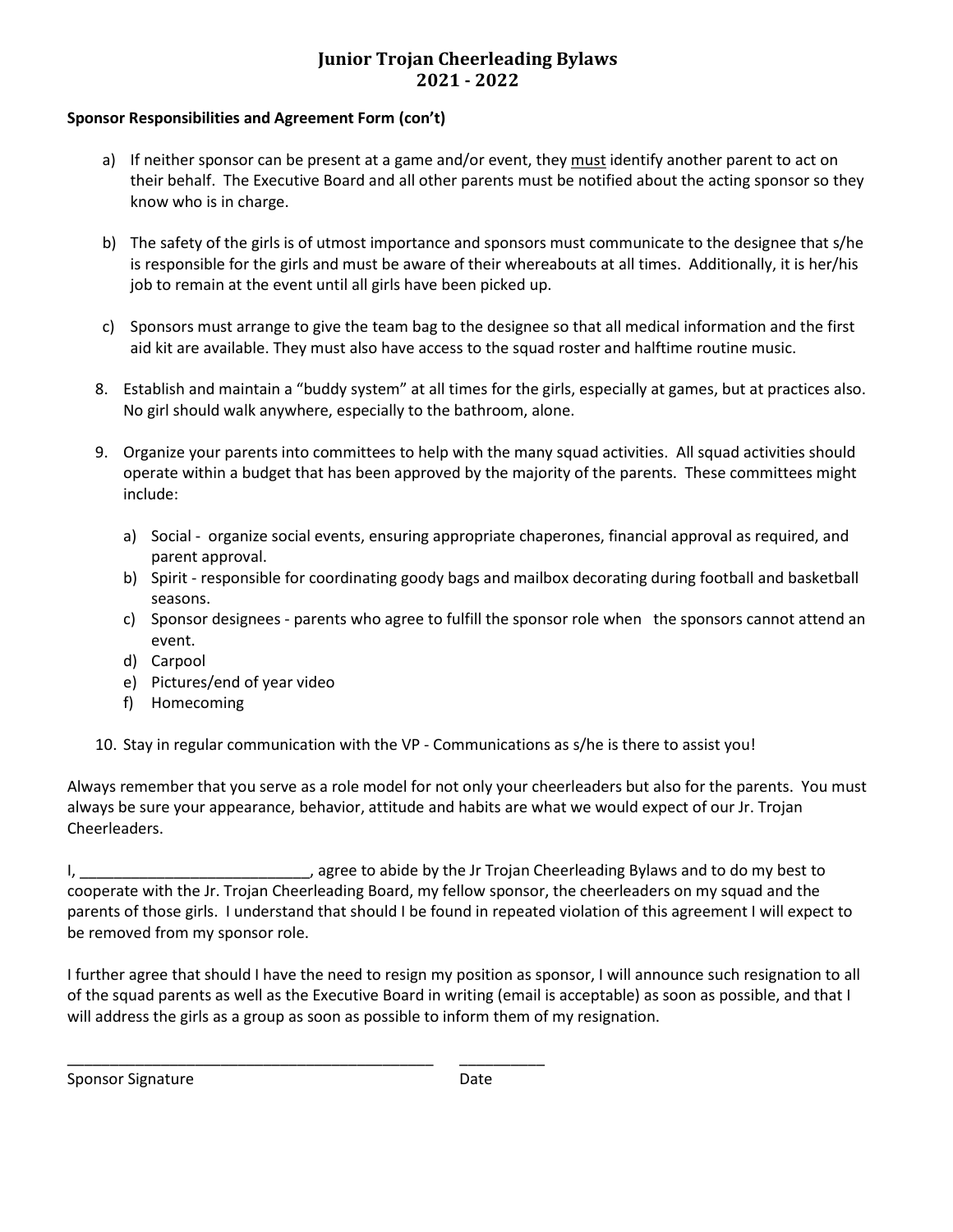**Appendix B**

### **Cheerleader Responsibilities and Agreement Form**

Congratulations on becoming a Junior Trojan Cheerleader! It is an honor, a privilege, and a great responsibility to be a cheerleader. You and your team members must work together to exemplify the highest standards of conduct and good moral character at all times, especially at school, games, social functions, and on social media. Please review the responsibilities and requirements below and sign to acknowledge you understand the expectation of the program.

- 1. Duties and Responsibilities
	- a) Spirit You must do everything possible to maintain enthusiasm and school spirit at all athletic events.
	- b) Cheers and Chants You are responsible for knowing all cheers and chants. If you are not actively working towards learning all cheers and chants, demerits could be issued and or you could be required to sit out games and/or events until they are learned.
	- c) Tumbling You are expected to maintain or better all tumbling skills that you performed at tryouts. If you are not yet tumbling, you should be working towards gaining your back handspring before high school. This is a requirement at the high school level.
	- d) Extracurricular Activities Jr. Trojan Cheerleading will be given priority over other extracurricular activities. This includes practices and any mandatory camps.
	- e) Uniforms & Practice Attire All cheerleaders must dress out in full uniform for games, events and other occasions as designated by the sponsor and/or the Board. Practice attire must be worn at all practices and camps unless otherwise designated your squad sponsors and/or the Board. DO NOT lend your uniform, practice clothing or any other Jr. Trojan-branded attire to an individual not in the Jr. Trojan program.
	- f) Understanding Football and Basketball All girls are required to work with squad sponsors, coaches and parents to understand the basic rules of the sport for which you are cheering.
- 2. Attendance Requirements
	- a) Cheerleaders must cheer football games, basketball games, tournaments, competitions and other events as determined by your Squad Sponsors and/or the Board.
	- b) Cheerleaders must attend Camp Lassiter, choreography camp(s) and stunt camp(s) as identified by the Board. Attendance at all camps is mandatory.
	- c) Cheerleaders must attend all practices and must be dressed in the practice clothes specified by the Squad Sponsors as designated by the Board. Extra practices may be called by the squad coach in coordination with the Squad Sponsor and/or Board President as needed.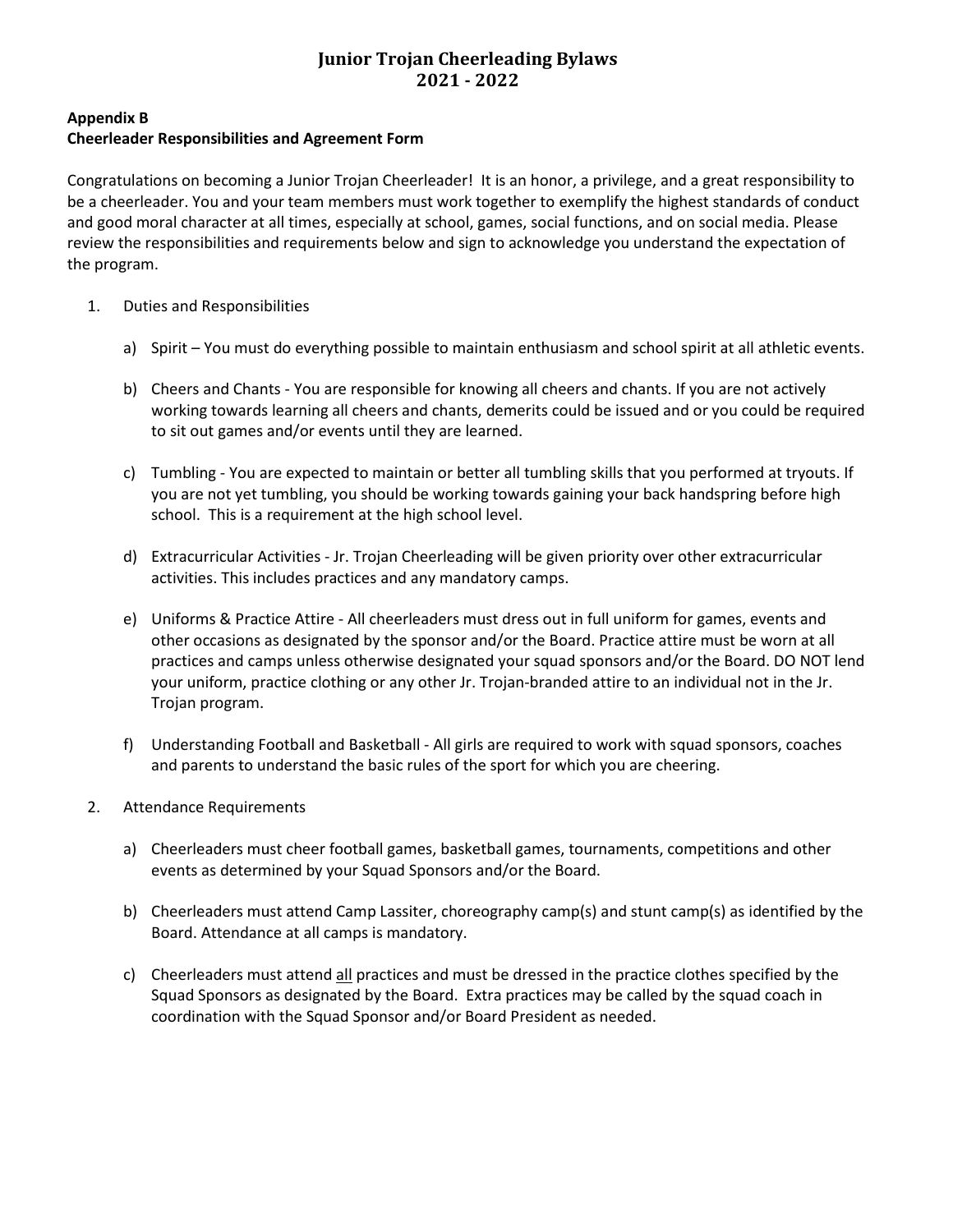#### **Cheerleader Responsibilities and Agreement Form (con't)**

- d) Cheerleaders may fulfill any school or sports obligation(s) which existed prior to her selection to a position on a Jr. Trojan Cheer squad, until the end of the current school year. Effective following the last day of the current school year, a cheerleader is required to attend every practice, completely. This means arriving before practice begins and remaining for the entire practice. The squad depends on EVERY squad member. Stunt groups require all girls in order to practice – one missing squad member impacts all girls on the squad. PLAN TO BE AT PRACTICE!
- e) The mandatory season for the sidelines squads ends after the football team's season has ended which includes playoffs. As long as the team is playing, the cheerleaders will be cheering. This could go through late November depending on how far the team goes in the playoffs. Likewise, the mandatory season for basketball extends through their entire season.
- f) Cheerleaders are to be present at the football field/basketball gym at least 30 minutes prior to the start of a game and are not to leave until the game is over, unless otherwise specified by the Squad Sponsors. Additionally, cheerleaders should be in the cheer line at the beginning of the second half.
- g) No spectators, fans or visitors are allowed sidelines other than cheerleaders and sponsors or their approved designee for a practice, game or event. (Photographers are only permitted on the sidelines if they are taking photos for the squad social media pages and banquet slideshow).
- h) No food (including candy and gum) is allowed while cheering either at practices or games. A small snack may be eaten at half time of games as designated by the sponsor. No trips to concessions until the game has ended.
- 3. Absences due to Illness or Injury
	- a) Cheerleaders who are ill must notify the sponsor and carpool coordinator as soon as is practical. An **[Absence Request Form](https://www.lassiterjrtrojancheer.com/forms)** may be submitted online.
	- b) Cheerleaders who are unable to cheer due to injury must attend and dress out for all practices and mandatory events.They must attend all games in full uniform and sit with the sponsor (not in the stands) until cleared by a physician.
- 4. Personal Appearance
	- a) All cheerleaders are expected to keep a neat personal appearance at all times. Uniforms, shoes and other cheerleading attire are to be clean whenever they are worn. Hair should be neat and clean – please avoid trendy hairdos, unnatural hair colors and other hair attachments during the season. Nails must be kept short for the safety of all participants in stunts and routines. Bright or distracting colors should be avoided during football/basketball/competition seasons.
	- b) Best efforts must be made to remove jewelry during practices and games. If jewelry cannot be removed, such as newly pierced earrings and/or cartilage piercings, they must be taped over with band aids or medical tape to avoid injury.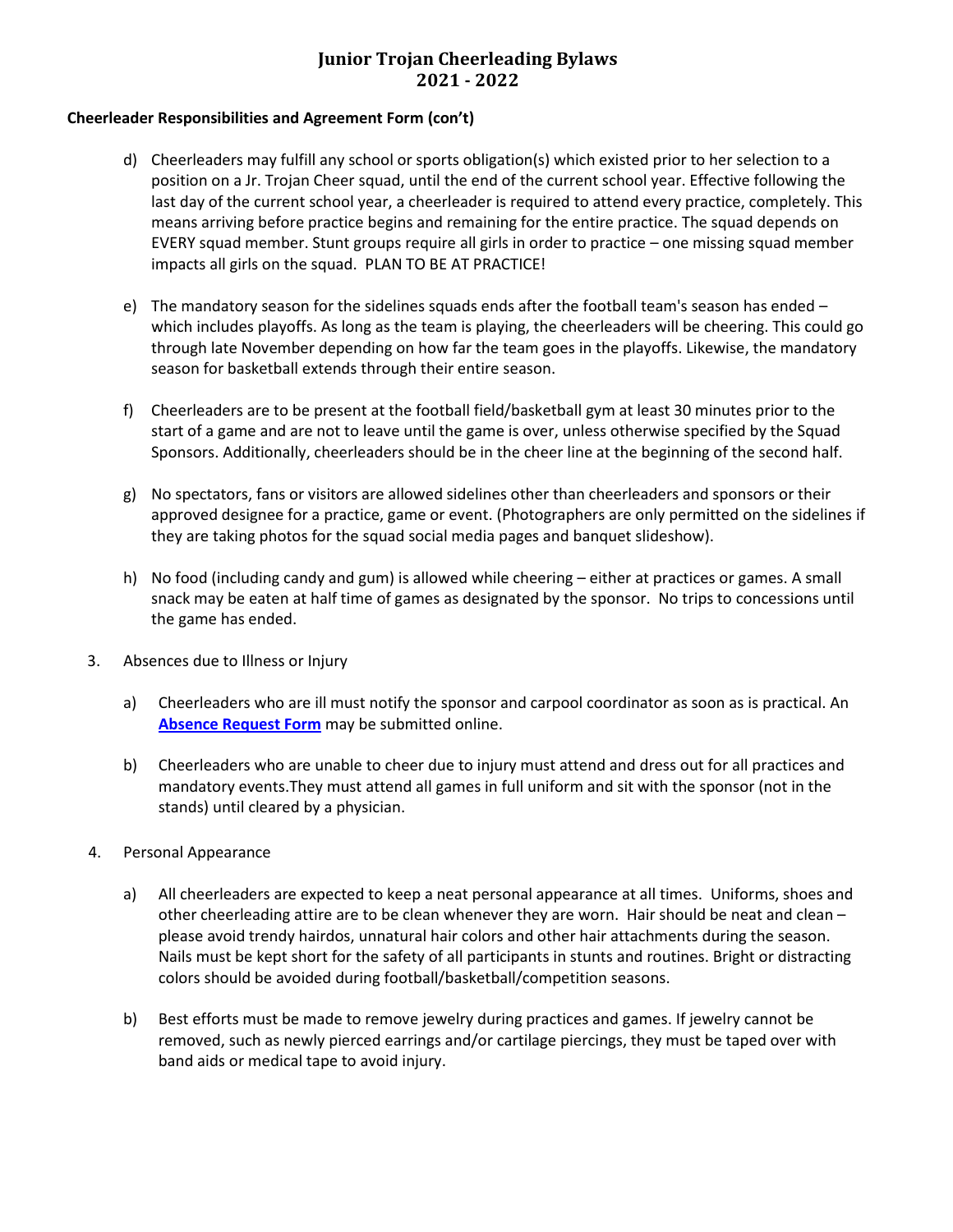#### **Cheerleader Responsibilities and Agreement Form (con't)**

- 5. Behavior Expectations
	- a) Cheerleaders are expected to behave as part of a team, respect sponsors and team captains, and respect other members of the team. Respect includes, but is not limited to, treating each member of the squad in positive and polite way regardless of your personal feelings for the individual. Girls should support and encourage each other and must refrain from making negative or disparaging comments about other members of the team even if (and especially if) that person is not present.
	- b) Bullying Bullying of any sort will be taken seriously by the Board and could result in disciplinary action. The Jr. Trojan Cheer program follows the Cobb County School District's policy regarding bullying. Should a cheerleader receive suspension from school for bullying (in school or out of school), she will be suspended an equal number of games or even dismissed from the squad subject to Board decision and vote.
	- c) Use of Illicit Substances Smoking, vaping in any form, drinking, the use of drugs, or use of any other illicit substances not specifically identified here are strictly forbidden. The Jr. Trojan Cheer program follows the Cobb County School District's policy regarding illicit substances. Should a cheerleader receive suspension from school for the use of illicit substances (in school or out of school), she will be suspended an equal number of games or even dismissed from the squad subject to Board decision and vote.
	- d) Social Media Girls are expected to behave in a positive, respectful manner on all social media sites (Snapchat, Instagram, TikTok, etc), email and text. Cheerleaders are representing the LJTC program 24/7 whether in uniform or not. Demerits will be issued for inappropriate behavior. This includes, but is not limited to: saying, posting, or lip syncing curse words, racial slurs and/or sexual messages/innuendos, excessive public displays of affection, being inappropriately clothed, etc. This also includes posts/messages of the squad member on her account or a by a third-party on their social account(s).
- 6. Grade Requirements
	- a) To receive the Academic Award at the banquet, the cheerleader must have all As or A/B Honor Roll with no C's. Those cheerleaders that receive straight A's and A/B Honor Roll for the entire season will receive special designation in the banquet program.
	- b) Any cheerleader receiving 2 F's and/or a "U" on any report card will be removed immediately from the squad(s) for the remainder of the season and is unable to attend the banquet and any other cheerrelated events.
	- c) Report cards must be submitted directly to the Director of Programs & Records within 10 days of the end of the semester. Any cheerleader who does not turn in a report card will be ineligible to attend any cheer-related events. The cheerleaders will receive demerits for any mandatory events missed during this time.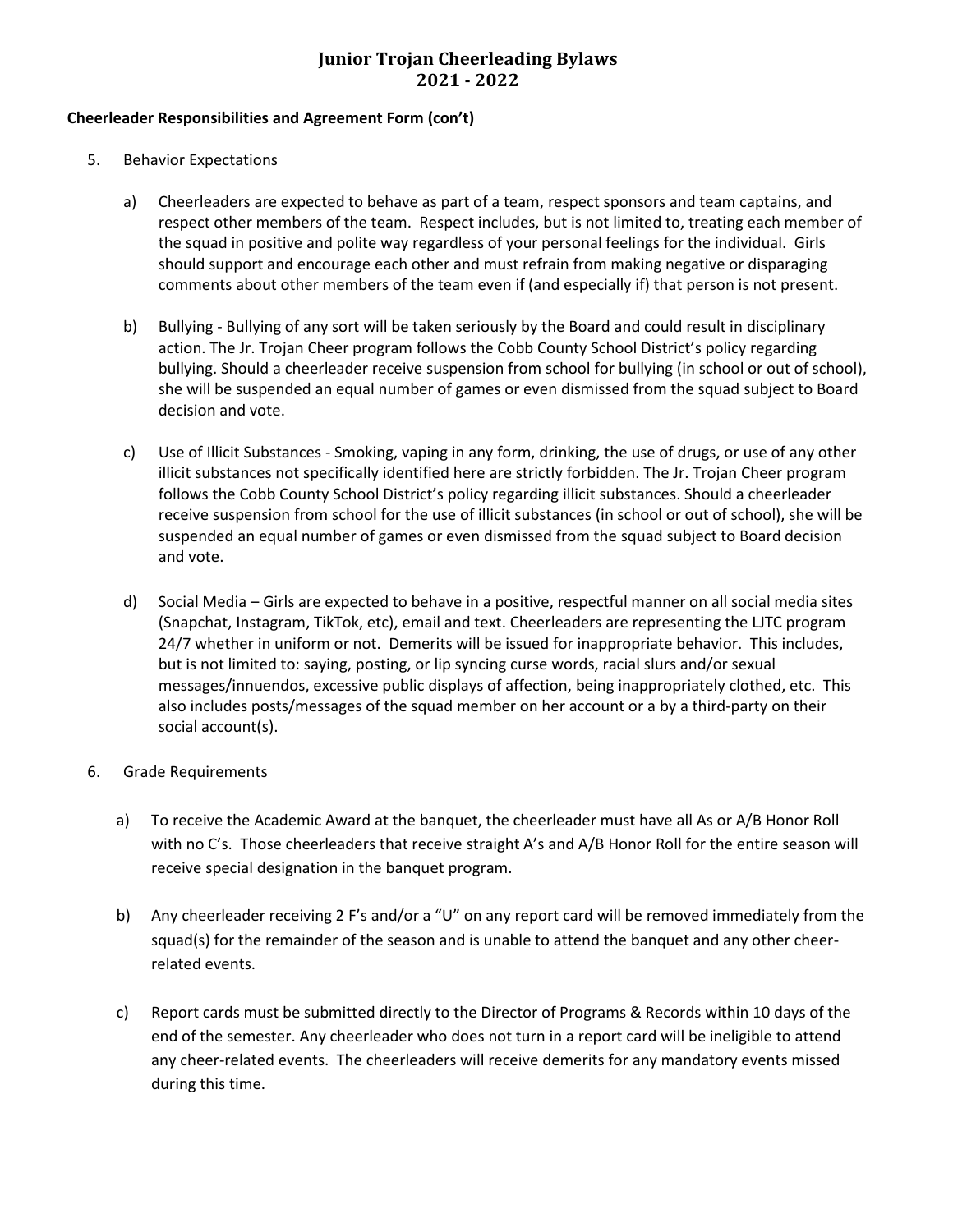### **Cheerleader Responsibilities and Agreement Form (con't)**

Most importantly, HAVE FUN with your squad and support your team!

\_\_\_\_\_\_\_\_\_\_\_\_\_\_\_\_\_\_\_\_\_\_\_\_\_\_\_\_\_\_\_\_\_\_\_\_\_\_ \_\_\_\_\_\_\_\_\_\_\_\_\_\_

I, \_\_\_\_\_\_\_\_\_\_\_\_\_\_\_\_\_\_\_\_\_\_\_\_\_\_\_\_\_\_\_\_\_\_\_\_\_\_\_\_, agree to abide by these rules. I understand that if I violate the rules, I will be disciplined based on the discipline program in the bylaws.

Cheerleader's Signature **Date** Date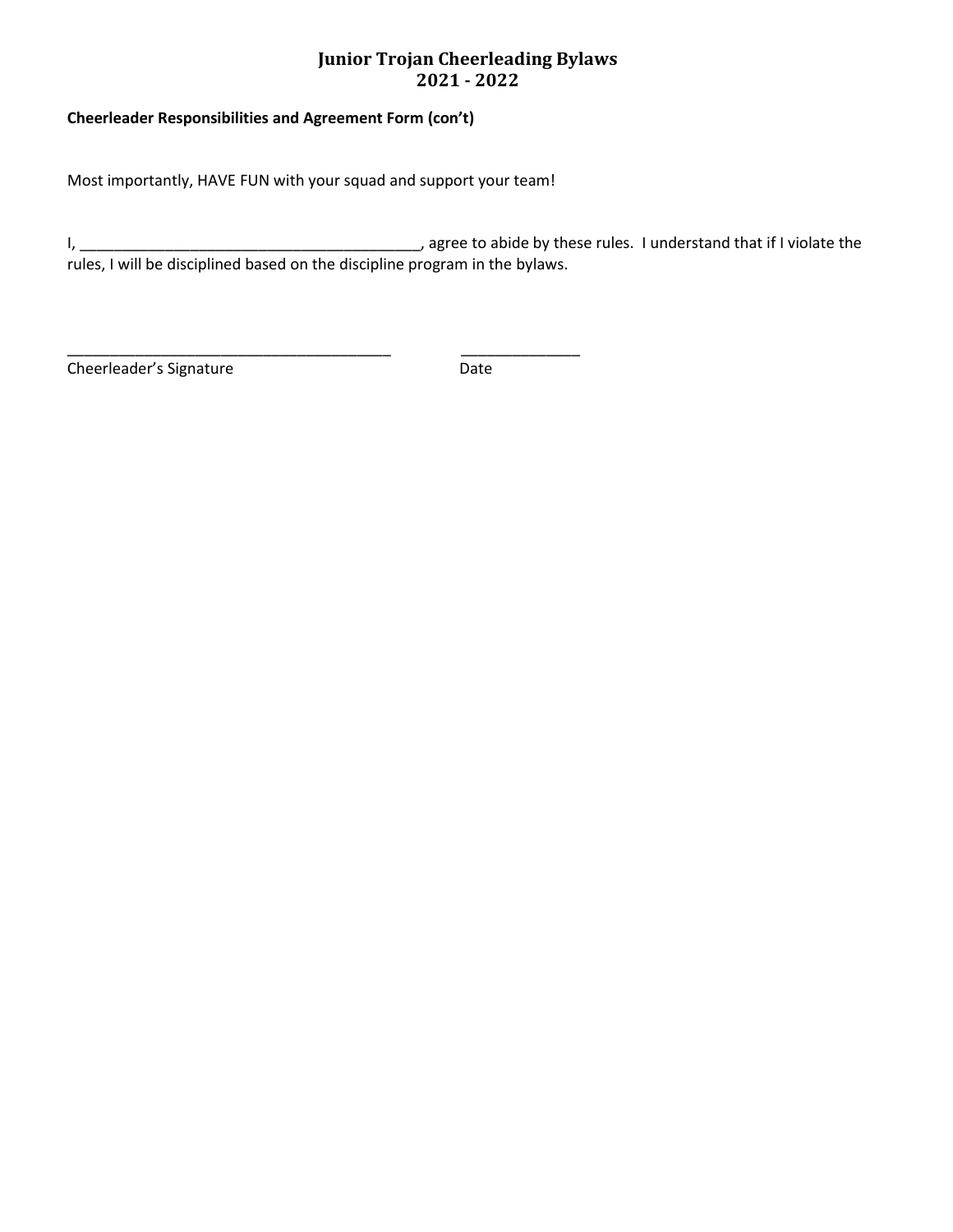### **Appendix C Parent Responsibilities and Agreement Form**

- 1. Duties and Responsibilities of Parents
	- a) Provide transportation for your child to and from all functions, unless a carpool is arranged for specific events.
	- b) Arrive on time for drop offs and pick ups.
	- c) Ensure your daughter's attendance at all practices, games and events. Special absences should be requested via the **[Absence Request Form](https://www.lassiterjrtrojancheer.com/forms) at least three weeks in advance** in the event a special family or religious obligation will cause your daughter to miss an event. If notification is not received within this timeframe, then the cheerleader will receive the required demerits.
- 2. Financial Responsibilities
	- a) Payment of all fees for sidelines and competition squads, including but not limited to:
		- 1. Annual Jr. Trojan Cheer membership fee
		- 2. Uniforms, practice clothing and accessories
		- 3. Fees for Camp Lassiter, choreography camp(s) and stunt camp(s)
		- 4. Monthly squad dues (which will include gym fees, banquet fees, etc.)
		- 5. Other costs designated by the Board
	- b) Payments can be made online here[: https://www.lassiterjrtrojancheer.com/pay-online.](https://www.lassiterjrtrojancheer.com/pay-online)
	- c) Squad dues and gym fees are due the 1st of the month. If any fees are more than 5 days delinquent, the cheerleader cannot participate in squad events, but must attend and sit with the sponsor.
	- d) All required clothing and accessories require payment at the time of order. The balance of these payments is due in full upon request by the vendor(s) and/or the Executive Treasurer.
	- e) All outstanding monies must be paid in full at least four weeks prior to the banquet or neither the child nor the parent may attend the banquet.
	- f) Anyone with a balance on their account will not be allowed to tryout for the following year's squad.
- 3. Conduct and Behavior

It is our job as parents and involved adults to teach the girls tolerance, respect, empathy for others and proper behavior toward others. Parents should always behave in a positive manner regarding the organization, the schools, the teams and the girls. We don't expect parents to always agree with the decisions or rules of this organization but we do require you to support them or handle your conflict in accordance with a grievance process.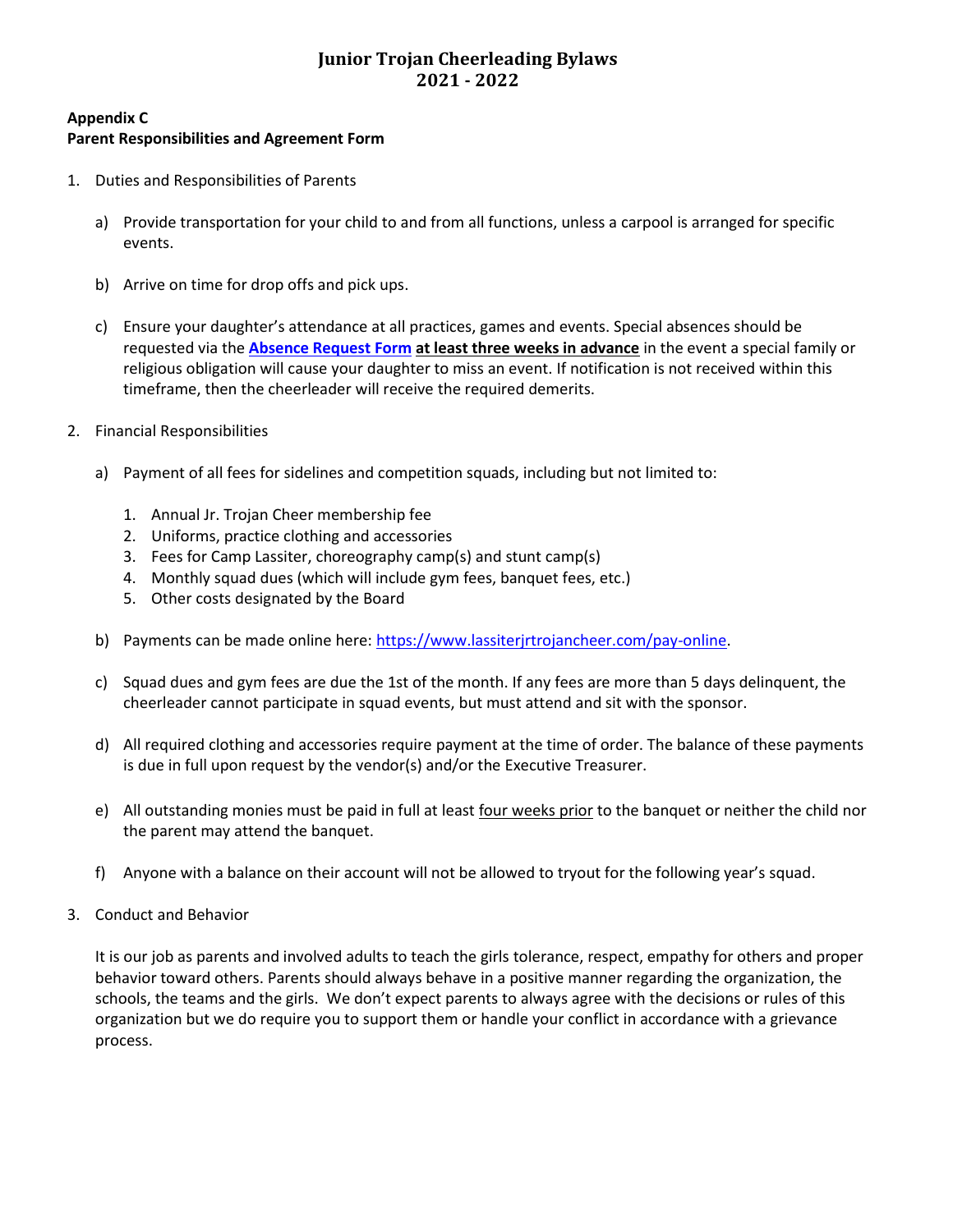### **Parent Responsibilities and Agreement Form (con't)**

- a) Squad Sponsors have full authority to set and uphold rules during cheerleading activities. Parents should not intercede or override a sponsors' decision unless the cheerleaders' safety is in jeopardy.
- b) Parents must NEVER confront a cheerleader, sponsor, and/or another parent at an event in public. These matters should be addressed in private, preferably with a Board member in attendance.

I, \_\_\_\_\_\_\_\_\_\_\_\_\_\_\_\_\_\_\_\_\_\_\_\_\_\_\_\_\_\_\_\_\_, agree to abide by the guidelines for parent conduct as outlined in the Jr. Trojan Bylaws. I agree to assume the financial responsibilities and to support the Jr. Trojan cheerleading program. I have reviewed the duties and responsibilities for the cheerleaders and agree to assist my daughter in abiding by these rules and the discipline policy.

Signed \_\_\_\_\_\_\_\_\_\_\_\_\_\_\_\_\_\_\_\_\_\_\_\_\_\_\_\_\_\_\_\_\_\_ Dated \_\_\_\_\_\_\_\_\_\_\_\_\_\_\_\_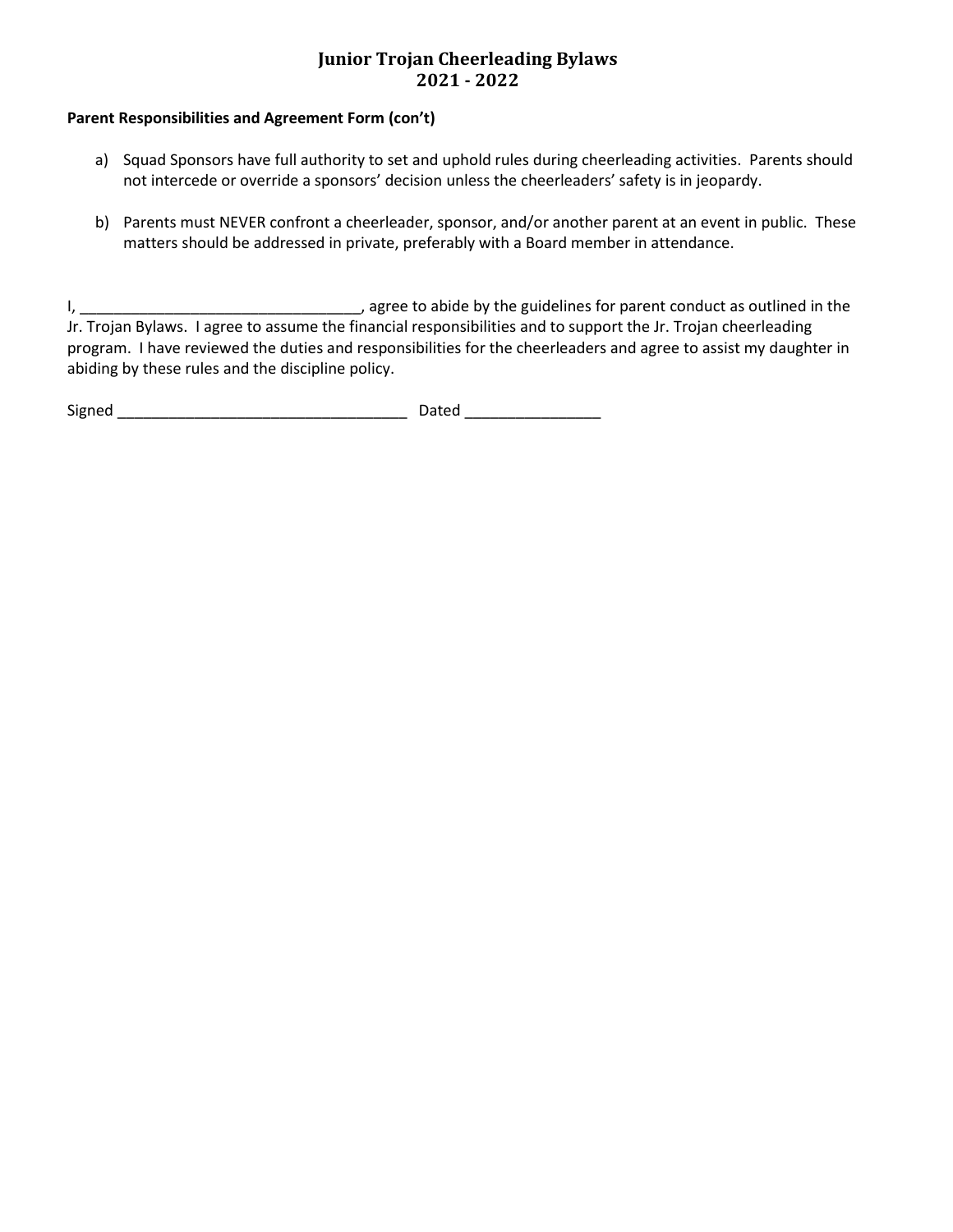# **Appendix D**

### **Duties of the Executive Treasurer and Assistant Treasurer**

The Executive Treasurer (in conjunction with the Assistant Treasurer) is the authorized custodian in charge of the funds of the organization. The Executive Treasurer has a fiduciary duty to properly handle and account for the money entrusted to them by the parents of the organization. The following provides a list of duties and responsibilities to be carried out by the Executive Treasurer (in conjunction with the Assistant Treasurer)

- 1. Keep an accurate and detailed account of all monies received and paid out.
- 2. Make all deposits and reimbursements on a timely basis.
- 3. Pay all bills as authorized. All bills must be paid by check or online via electronic transfer never by cash.
- 4. Keep accurate accounting as to the monies received for each cheerleader whether in installments, monthly or as discussed and approved by the Executive Treasurer of a case-by-case basis.
- 5. Preserve all check requests, receipts, bank statements and canceled checks and be ready to provide these records to the Board upon request.
- 6. Provide a squad-level budget to each sponsor at the start of the season.
- 7. Submit a report each month to the Board detailing the monthly financial activity, including the balance on hand at the beginning and end of each month and the amounts received and disbursed for that month. The treasurer should be prepared to answer all questions promptly and to have records available for review.
- 8. Organization funds should never be deposited in the personal account of the Executive Treasurer or Assistant Treasurer.
- 9. The treasurer should be diligent in making sure all cheerleaders are up to date on their payments and should inform the Board of any concerns immediately.
- 10. The Executive Treasurer (in conjunction with the Assistant Treasurer) must prepare year-end financial reports and refund any remaining money to parents by April 30th.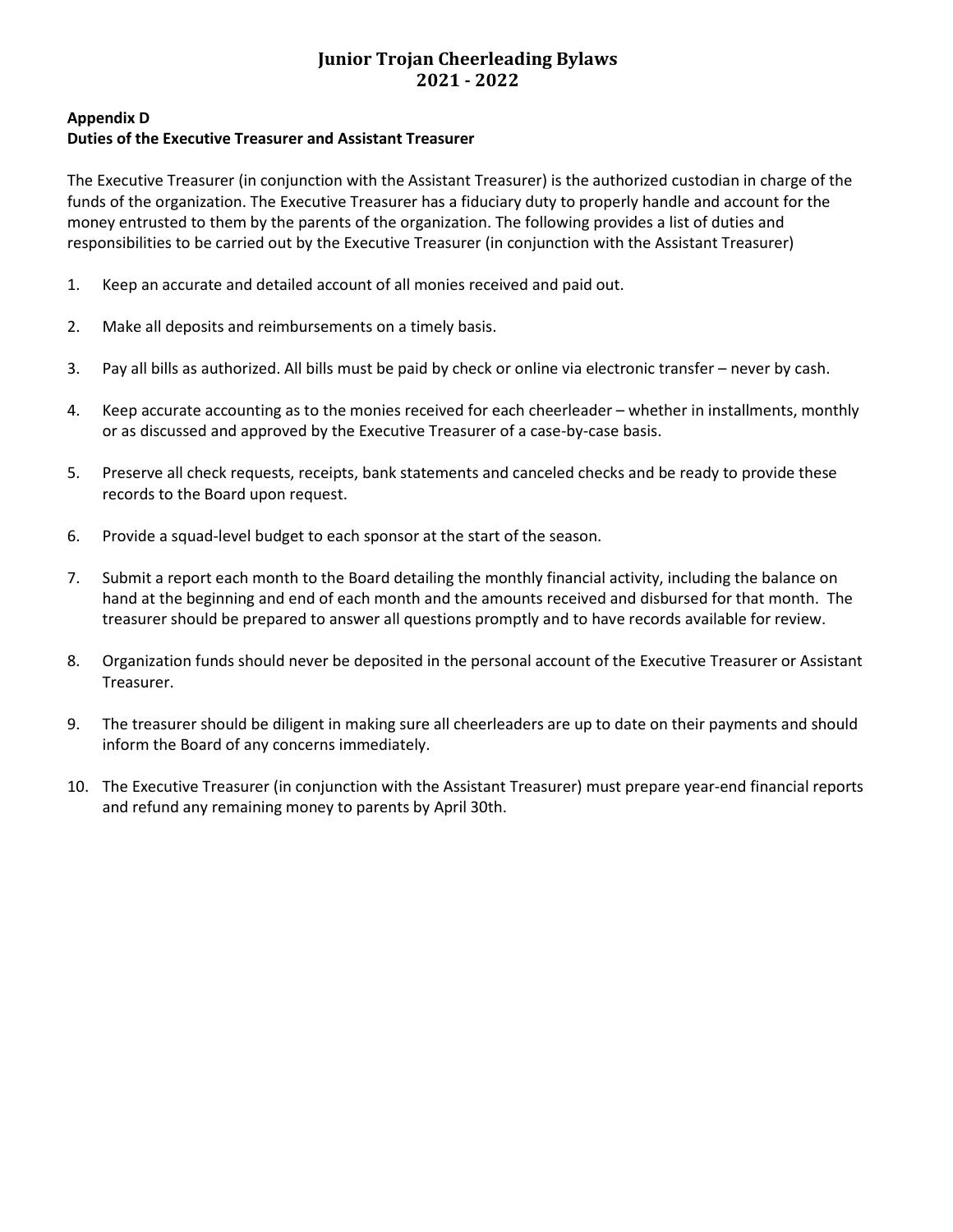| <b>Appendix E</b><br><b>Request for Reimbursement</b> |                                                                                                                    |  |
|-------------------------------------------------------|--------------------------------------------------------------------------------------------------------------------|--|
| Date of request:<br>Make check payable<br>to:         |                                                                                                                    |  |
| <b>Amount of check:</b>                               |                                                                                                                    |  |
| <b>Purpose:</b>                                       |                                                                                                                    |  |
|                                                       |                                                                                                                    |  |
|                                                       |                                                                                                                    |  |
|                                                       |                                                                                                                    |  |
|                                                       |                                                                                                                    |  |
| after purchase as possible.                           | Note: If item has already been purchased, please attach a receipt to this form. Otherwise, provide receipt as soon |  |
|                                                       | For Treasurer's Use Only                                                                                           |  |
| Date Issued:                                          |                                                                                                                    |  |
| <b>Check Number:</b>                                  |                                                                                                                    |  |
| <b>Charge to Budget Item:</b>                         |                                                                                                                    |  |
| <b>Comments:</b>                                      |                                                                                                                    |  |

<u> 1989 - Johann Stoff, amerikansk politiker (\* 1908)</u>

**Signature of Treasurer:** \_\_\_\_\_\_\_\_\_\_\_\_\_\_\_\_\_\_\_\_\_\_\_\_\_\_\_\_\_\_\_\_\_\_\_\_\_\_\_\_\_\_\_\_\_\_\_\_\_\_\_\_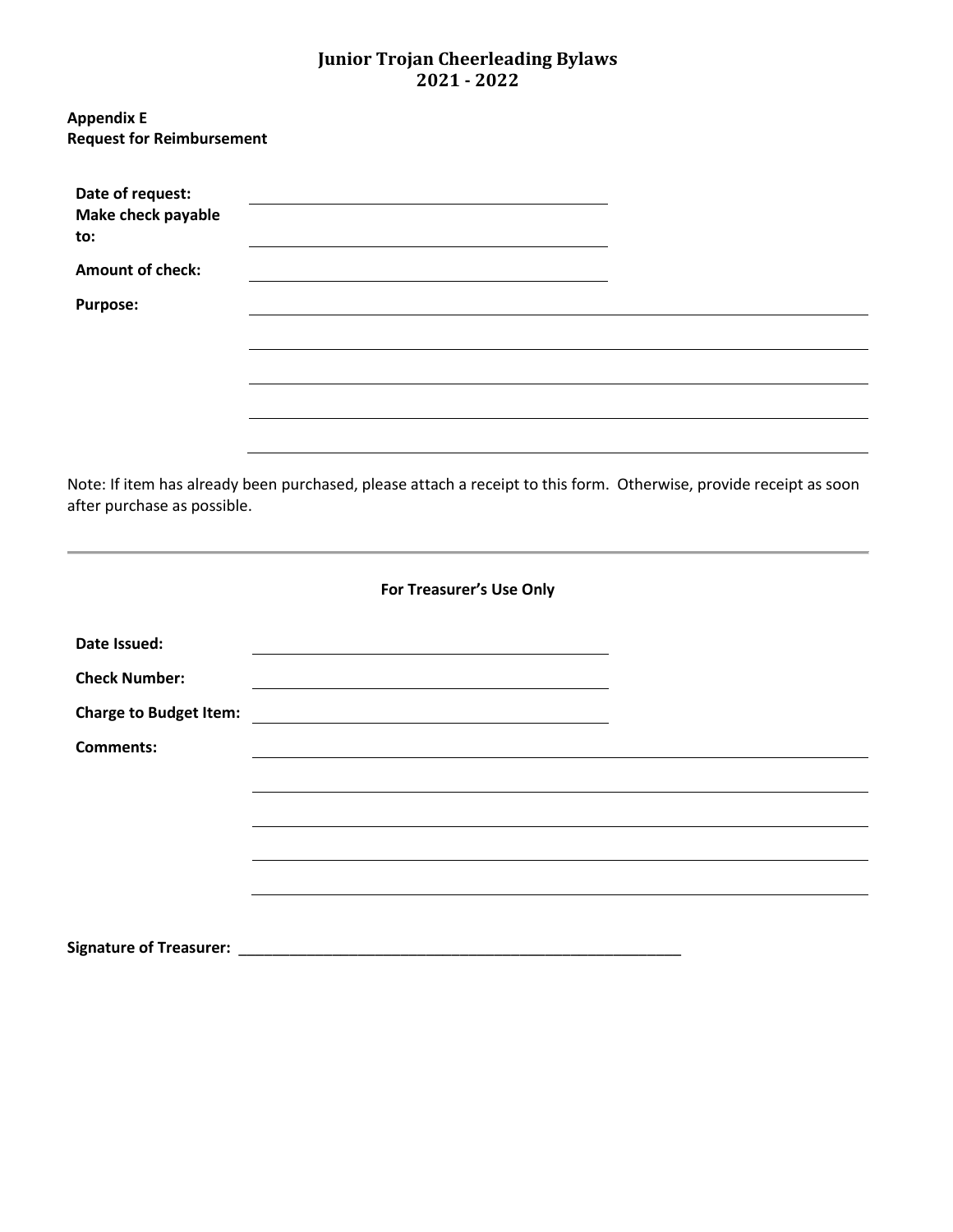#### **Appendix F Financial Hardship Application**

| Date:                        |                                                                                                                      |  |
|------------------------------|----------------------------------------------------------------------------------------------------------------------|--|
| Squad:                       |                                                                                                                      |  |
| <b>Cheerleader Name:</b>     |                                                                                                                      |  |
| <b>Parent/Guardian Name:</b> | <u> 1980 - Jan Stein Stein Stein Stein Stein Stein Stein Stein Stein Stein Stein Stein Stein Stein Stein Stein S</u> |  |
| <b>Contact Number:</b>       |                                                                                                                      |  |
| Email:                       |                                                                                                                      |  |
| <b>Address:</b>              |                                                                                                                      |  |
|                              |                                                                                                                      |  |
| <b>Reason for Request:</b>   |                                                                                                                      |  |
|                              |                                                                                                                      |  |
|                              |                                                                                                                      |  |

| Amount    |                |                 | Payee (Vendor, Gym,<br>etc.) |                  |
|-----------|----------------|-----------------|------------------------------|------------------|
| Requested | <b>Purpose</b> | <b>Date Due</b> |                              | <b>Date Paid</b> |
|           |                |                 |                              |                  |
|           |                |                 |                              |                  |
|           |                |                 |                              |                  |
|           |                |                 |                              |                  |
|           |                |                 |                              |                  |
|           |                |                 |                              |                  |

The requested funds are to be used only for cheerleading related expenses. The Jr. Trojan Cheerleading Board must approve the above payments. Once approved, the payments will be made by the Executive Treasurer to the designated Payee by the due date.

**Date Approved:**

I

**Board President Signature:**

**Executive Treasurer Signature:**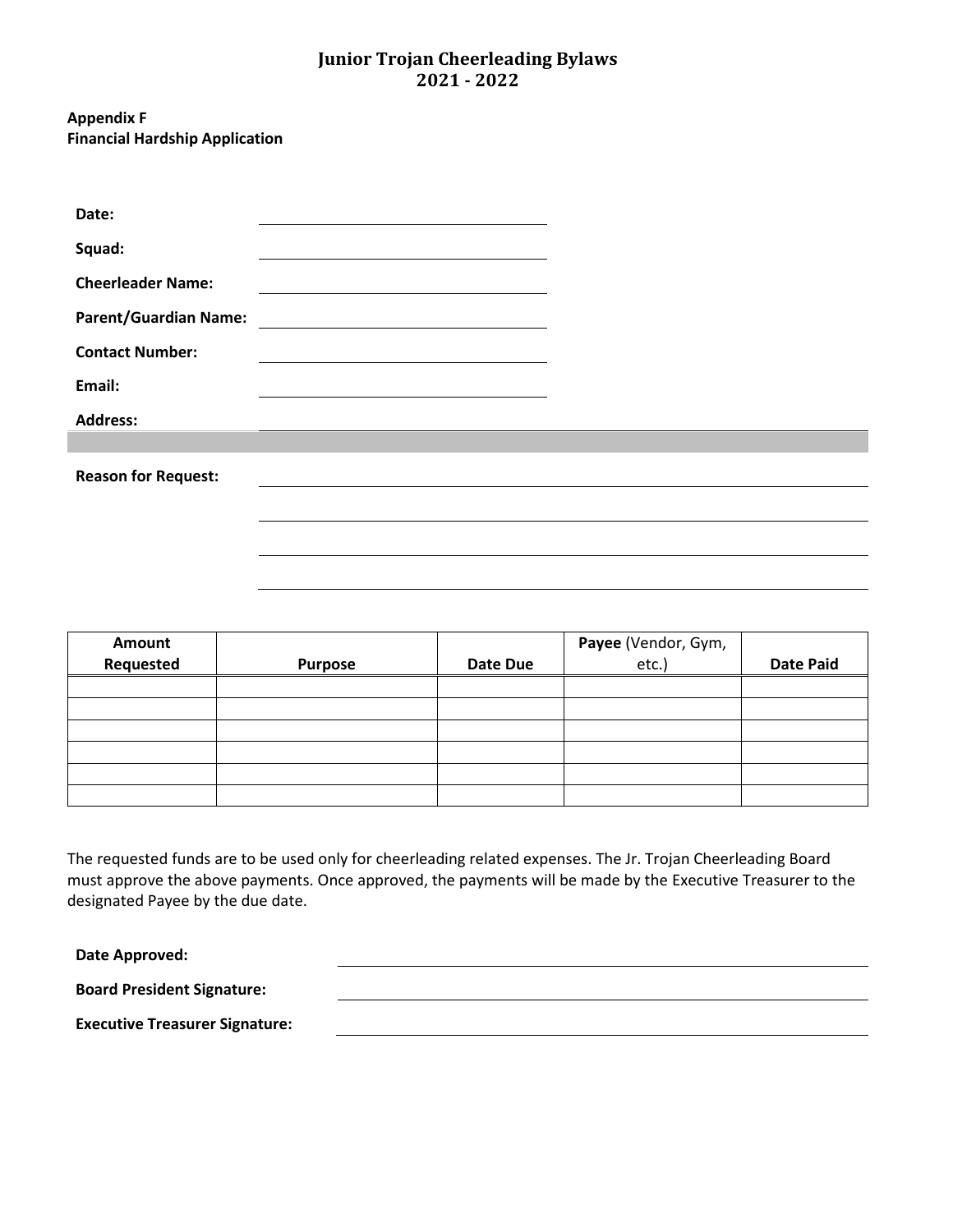### **Appendix G Conflict Resolution**

In the event that a parent feels strongly about a rule, situation or other area of disagreement, the parent should follow the Jr. Trojan grievance process:

- 1. Approach the sponsor or other parent at a time and place where the situation can be had in a private setting, not around the squad or other parents.
- 2. Utilize the Jr. Trojans' bylaws for guidance about handling the matter.
- 3. State your objections and your recommended change in a calm and rational manner.
- 4. Try to understand the other person's perspective as well as communicate your own.
- 5. Approach the discussion with the attitude of what is best for the girls.
- 6. If the matter cannot be resolved, contact the VP of Communications for discussion. S/he will loop in the Board President as needed.
- 7. The VP of Communications will work with the parties and the Board, if necessary, to resolve the dispute.
- 8. If the matter is still not able to be resolved, the party lodging the complaint shall put the issues in writing and submit them directly to Board President for review. The President will convene a special meeting of the Board where the parties can meet to present their issues for discussion.
- 9. In the event that the issue involves a Board member, s/he will not be allowed to vote in the decision.
- 10. The majority vote of the Board shall decide the matter. The Board decision is final.

Failure of parents to abide by the conduct policy could result in one or more of the following:

- 1. Barring the parent from practices, games, competitions and other official events.
- 2. Suspension from squad activities for the cheerleader.
- 3. Dismissal of the cheerleader from the squad.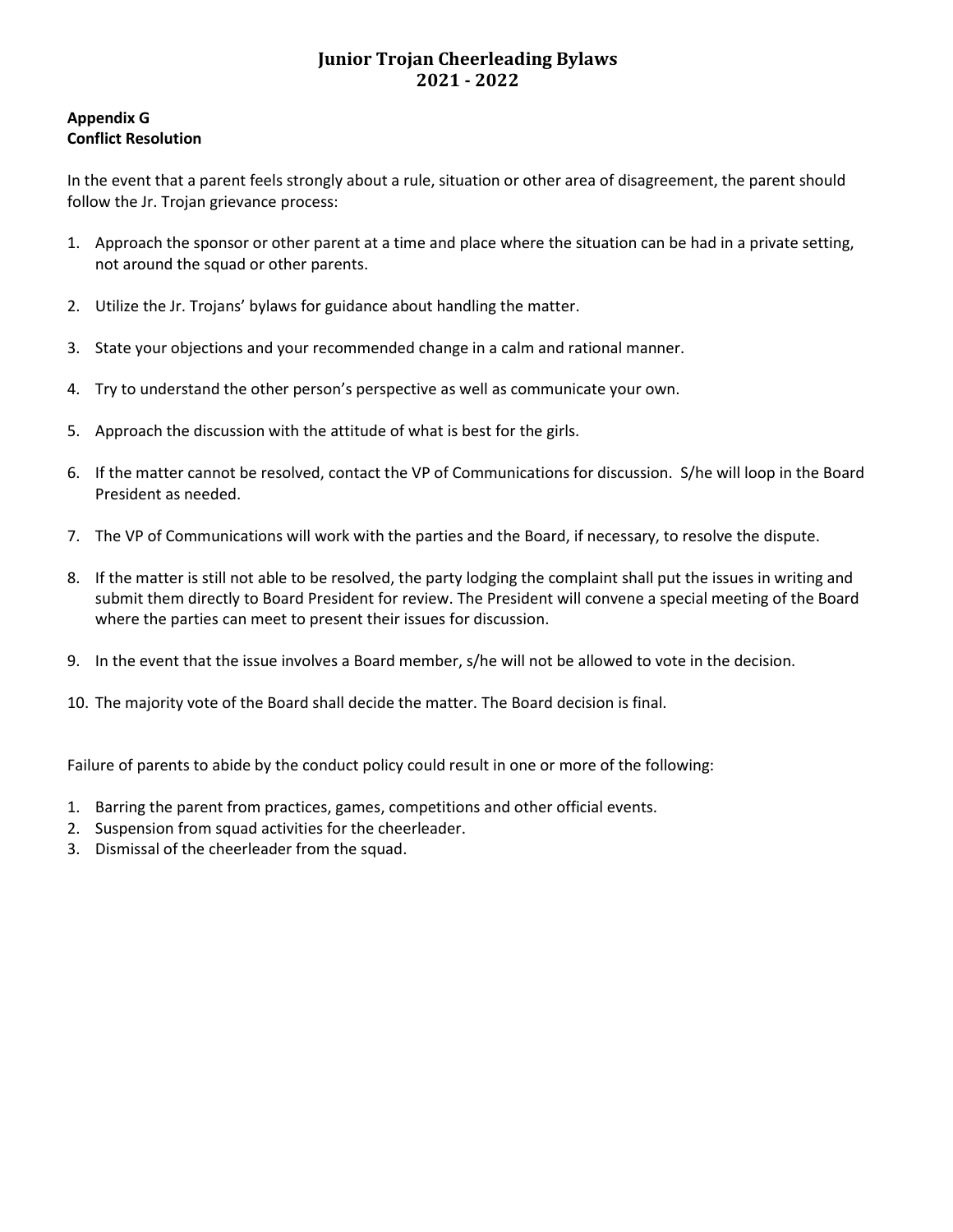### **Appendix H Sidelines Demerit System**

Demerits are used as the primary disciplinary tool for Jr. Trojan Cheer and can be recommended to the Demerit Committee by squad sponsors, coaches, and members of the Executive Board.

- For every three demerits received, the cheerleader will serve a half-game suspension\*.
- Twelve demerits results in immediate removal from the squad.

\*Suspension means you cannot cheer for the second half at the next scheduled game or participate in any social activity falling within the suspension time. However with respect to games, the cheerleader must dress out and attend. Practice will not be affected by suspension, girls are expected to dress out and participate in practice even if they are suspended from an upcoming game.

One Demerit will be given for:

- Not following the proper uniform or practice clothing guidelines
- Chewing gum during practices, games or competitions
- Use of foul language or poor sportsmanship in any cheer setting
- Being late after half time or late to start the third quarter unless permitted by squad sponsors
- Use of a cell phone during practice or game without permission
- Excessive talking or playing during practices, games or competitions

Two Demerits will be given for:

- Arriving late for practices, games, competitions or other cheer events without prior approval
- Early departure from practices, games, competitions or other cheer events without prior approval

Three Demerits will be given for:

- Failure to attend practice
- Failure to dress out Fridays before ALL football and (if applicable) basketball games, as designated by by the Executive Board
- Unnatural marks on the body (including tattoos) that are not covered
- Lending cheer items to non-cheerleaders

Six Demerits will be given for:

- Any inappropriate behavior which reflects poorly on the reputation of the squad or organization (see bylaws for further details)
- Any inappropriate and/or disrespectful behavior toward other squad members, squad sponsors, coaches, parent designee or Board members
- Any inappropriate behavior on social media, email, text, etc. (see bylaws for further details)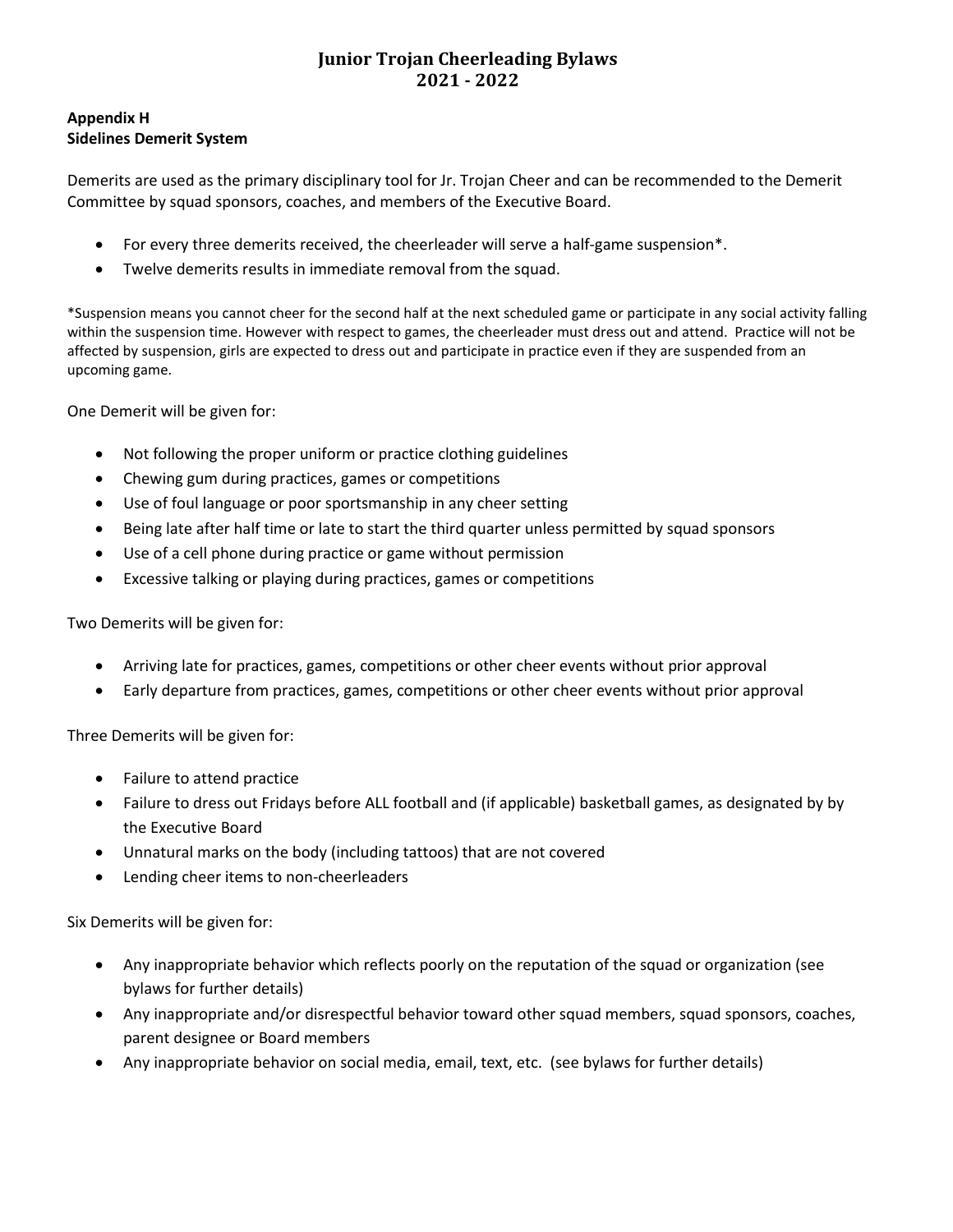#### **Sidelines Demerit System (con't)**

• Failure to attend a mandatory game/event unless it is an excused absence (excused is an illness with doctor's note or death in the family)

#### **Immediate Dismissal**

- Accruing 12 or more demerits
- Two or more F's or a U in conduct on a report card
- Any significantly inappropriate behavior as determined by the Executive Board

#### **Important Notes regarding the Sidelines Demerit System**

- Demerits are carried out through the banquet season. For demerit purposes, there are no cut-offs or reset periods between sports. Demerits carry over from football to basketball.
- Squad sponsors, coaches and the Board reserve the right to assign demerits for infractions not listed above on an individual basis and may upgrade any penalty depending on the severity of the situation.
- Cheerleaders may not participate in practice or cheerleading functions on days they are given ISS or OSS.
- Absences due to ISS or OSS are unexcused and will result in issuance of the appropriate demerits.
- Cheerleaders suspended or removed from the program are NOT entitled to a refund of any monies paid.
- All concerns should be directed to your squad sponsor first and then to the Vice President Communications who will advise the President and the Board of these concerns as needed.
- The Jr. Trojan Cheer program operates independently of the Lassiter High School program. All decisions made by the Executive Board are final.
- If you are dismissed or leave the program before the banquet, you forfeit your right to tryout the following year. You may petition the Board to tryout after the year off.

#### **Notes regarding absences:**

#### • **EXCUSED ABSENCES**

Missing a mandatory event as a result of a death in the immediate family, personal illness with doctor's note, religious holiday and/or personal sacrament requirements.

#### • **SPECIAL ABSENCES**

During mandatory season, one (1) special absence\* from a mandatory event may be granted to a cheerleader. An **[Absence Request Form](https://www.lassiterjrtrojancheer.com/forms)** must be submitted online **at least three weeks in advance** for approval by the Board. Once approved, the special absence will result in three (3) demerits. Failure to notify squad sponsors in writing at least three weeks in advance, will result in six demerits. NO EXCEPTIONS.